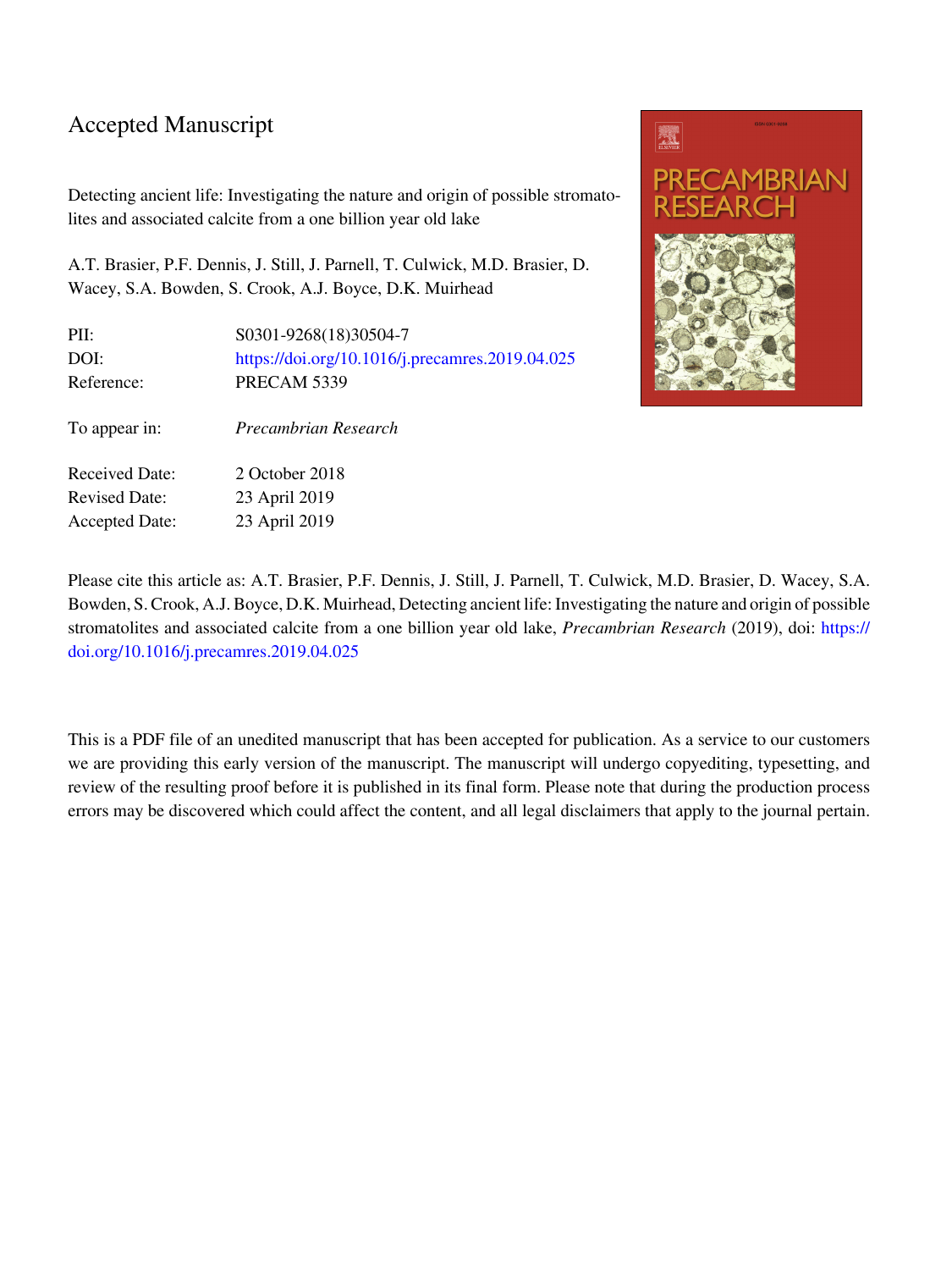### **Detecting ancient life: investigating the nature and origin of possible stromatolites and associated calcite from a one billion year old lake**

A.T. Brasier<sup>1</sup>, P.F. Dennis<sup>2</sup>, J. Still<sup>1</sup>, J. Parnell<sup>1</sup>, T. Culwick<sup>3</sup>, M.D. Brasier<sup>3†</sup>, D Wacey<sup>4</sup>, S.A. Bowden<sup>1</sup>, S. Crook<sup>2</sup>, A.J. Boyce<sup>5</sup>, D.K. Muirhead<sup>1</sup>

1: School of Geosciences, Meston Building, University of Aberdeen, Aberdeen, Scotland, UK.

Email: [a.brasier@abdn.ac.uk](mailto:a.brasier@abdn.ac.uk)

Telephone: +44 (0)1224 273 449

2: School of Environmental Sciences, University of East Anglia, Norwich, UK. NR4 7TJ

3: Department of Earth Sciences, South Parks Road, Oxford, UK. OX1 3AN

†: Deceased

4: Centre for Microscopy, Characterisation and Analysis, The University of Western Australia (M010), 35 Stirling Highway, Room 1.61, Physics Building, Perth campus, 6009 Perth Australia

5: Scottish Universities Environmental Research Centre, Rankine Avenue, East Kilbride, Scotland, UK, G75 0QF

**Highlights**

- **Putative stromatolites of the Mesoproterozoic Stoer Group show no evidence for biogenicity**
- **Some are laminated clastic sediment draped over an ancient land surface**
- **Clastic carbonate is calcite, probably derived from weathering of older rocks**
- **Other possible stromatolites result from soft-sediment deformation**
- **Crystalline calcite in these is a result of syn-depositional to burial diagenesis**

### **Detecting ancient life: investigating the nature and origin of possible stromatolites and associated calcite from a one billion year old lake**

A.T. Brasier, P.F. Dennis, J. Still, J. Parnell, T. Culwick, M.D. Brasier, D Wacey, S.A. Bowden, S. Crook, A.J. Boyce, D.K. Muirhead

**Abstract**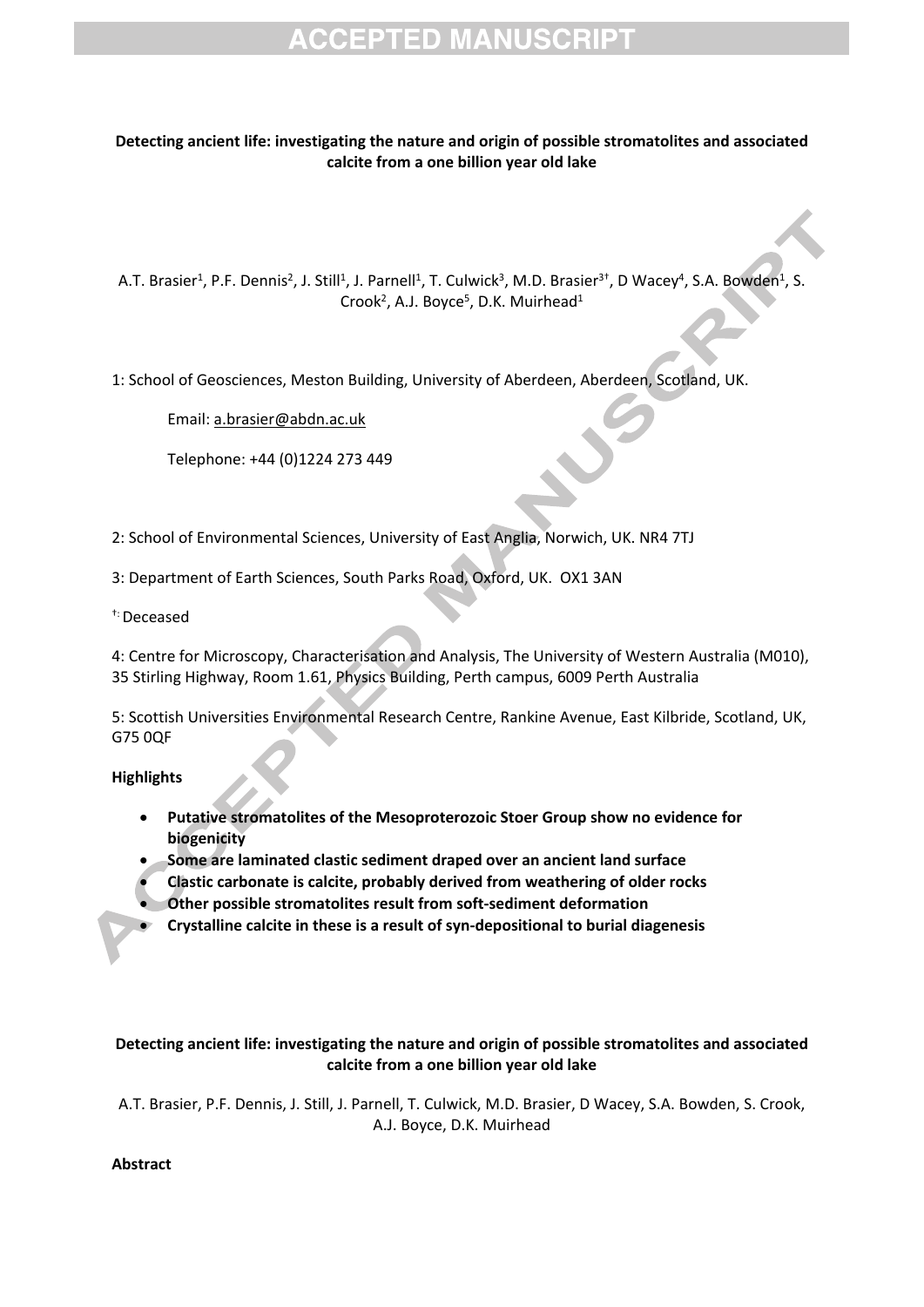Putative stromatolites and associated carbonate minerals in 1.1 Ga Stoer Group lacustrine sedimentary rocks were analysed to deduce their likely origins. Potential stromatolite examples included finely laminated and sometimes wrinkled carbonate-siliciclastic rocks of the Clachtoll Formation at Clachtoll and Bay of Stoer, and laminated limestone domes of the Poll a'Mhuilt Member (Bay of Stoer Formation) from Enard Bay.

Petrography shows that the lamination and wrinkling of Clachtoll Formation specimens can most logically be explained by abiotic siliclastic sedimentary processes, namely rippling and soft-sediment deformation probably related to de-watering. Electron backscatter diffraction shows that the carbonate in these laminated Clachtoll Formation specimens was calcite, and petrography combined with clumped isotope palaeothermometry indicates it was likely to be part syn-depositional and part burial diagenetic in origin.

The laminated domes of the Poll a'Mhuilt Member are shown to comprise clasts of limestone interlayered with clay, quartz, Na-rich feldspars and micas. Cathodoluminescence revealed the limestone clasts to be composite and built of sub-grains that must have been derived from an earlier, potentially Palaeoproterozoic, carbonate unit. Support for this hypothesis comes from clumped isotope palaeotemperature measurements that indicate the limestone clasts were precipitated or recrystallized under higher temperature conditions than the burial diagenetic calcite found in the Clachtoll Formation. Raman spectra of an organic carbon particle within a laminated dome of the Poll a'Mhuilt Member at Enard Bay are consistent with the organic carbon having been re-worked from the ~ 2 Ga Loch Maree Group , and we speculate that this might also be true of the calcite.

Microbial fossils are well known from elsewhere in the Stoer Group, but no conclusive examples were found within the thin-sections examined herein. No conclusive evidence was found to suggest that any of the examined putative stromatolites were biogenic, leading to the conclusion that they are best considered stromatolite-like sedimentary rocks (pseudostromatolites).

### **Highlights**

- **Putative stromatolites of the Mesoproterozoic Stoer Group show no evidence for biogenicity**
- **Some are laminated clastic sediment draped over an ancient land surface**
- **Clastic carbonate is calcite, probably derived from weathering of older rocks**
- **Other possible stromatolites result from soft-sediment deformation**
- **Crystalline calcite in these is a result of syn-depositional to burial diagenesis**

**Key words:** microbial, biogenic, clumped isotope, Mesoproterozoic, carbonate petrography, terrestrialization

### **Introduction**

The search for fossils of ancient microscopic life usually begins with identification of a visible macroscale target. Very commonly this is a stromatolite, defined as a laminated benthic microbial deposit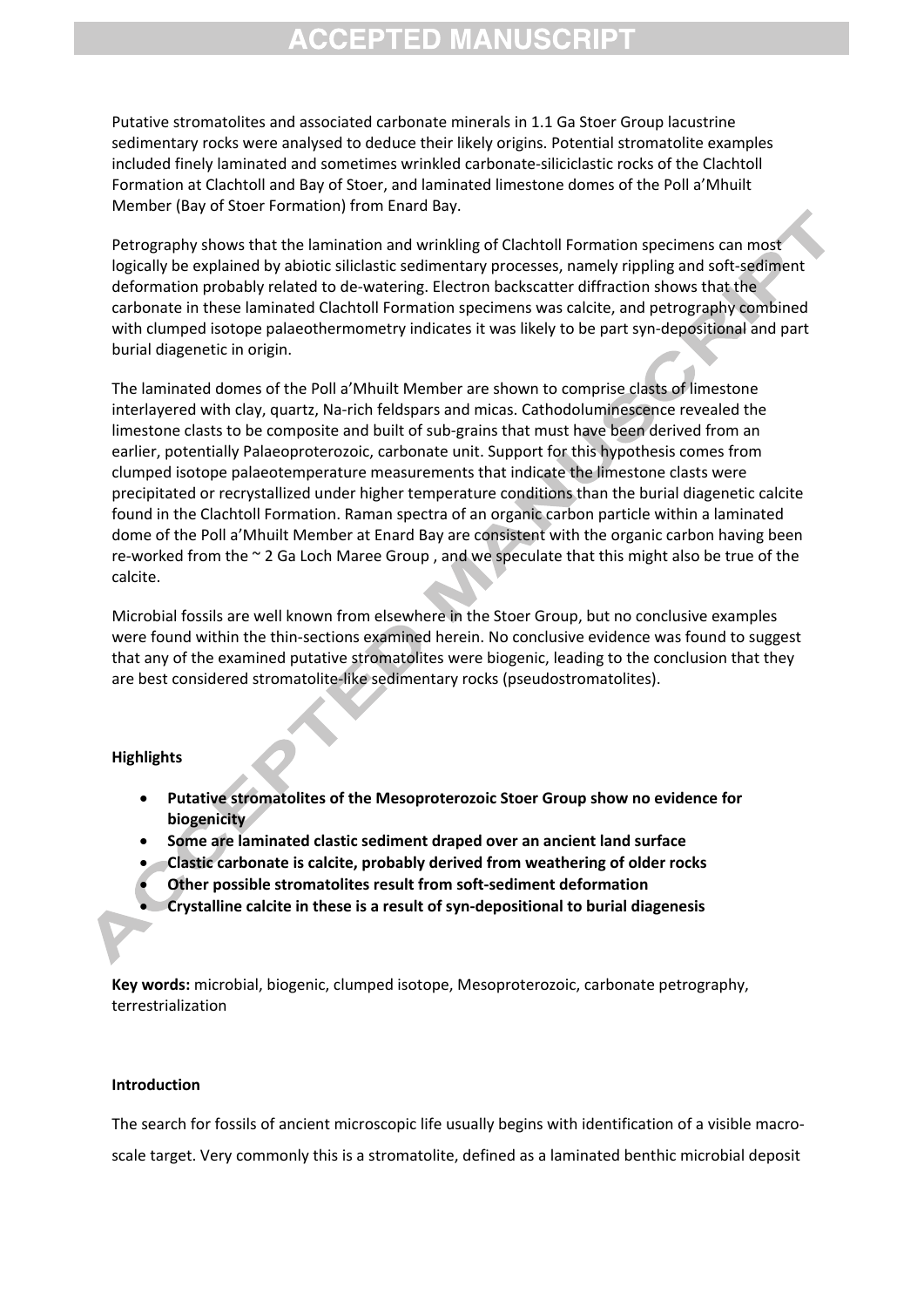(see Riding, 1999). It is now generally accepted that there is more than one way to make a layered rock, such that not all purported stromatolites are biogenic (see for example Grotzinger and Rothman, 1996; Brasier et al., 2015). Nevertheless there is growing "stromatolite"-based support for the argument that terrestrial environments around the globe were inhabited by microbial mats since the Archaean (Bolhar and van Kranendonk, 2007; Awramik and Buccheim, 2009; Fedorchuk et al., 2016; Wilmeth et al., 2019). By necessity, convincing cases for stromatolite biogenicity must usually be built on circumstantial evidence including macro- and micro-scale morphology and microtextures. Few purported early terrestrial stromatolites preserve unambiguous included microfossils.

The late Mesoproterozoic to Neoproterozoic Torridonian Supergroup sediments of Scotland, UK (Fig. 1), present an interesting case in that shale horizons contain unquestionable if allochthonous organic carbon microfossils including early terrestrial eukaryotes (Downie, 1962; Cloud and Germs, 1971; Strother et al., 2011; Wacey et al., 2014; 2017). Given the reliance on stromatolitic morphology as an indicator of ancient terrestrial life elsewhere in the Mesoproterozoic, it is useful to consider the origins of apparently stromatolitic structures in environments like those of the Stoer Group (at the base of the Torridonian Supergroup) where we know microbial life existed.

The Stoer Group is dominantly siliciclastic with few carbonate rock horizons (see Stewart, 2002; Parnell et al., 2014; Stueeken et al., 2017; Brasier et al., 2017). Notably there are layered carbonate units in the Stoer Group that have been interpreted as stromatolitic (Upfold, 1984; Krabbendam, 2011; Brasier et al., 2017), and these are the only potential macrofossils visible in the field, but their biogenicity has never been convincingly proven (Stewart, 2002). More autochthonous evidence for Stoer Group microbial life comes from "microbially induced sedimentary structures" (MISS; Noffke et al., 1996; 2001; Noffke, 2009) including desiccation cracks in cohesive sands at Rubha Reidh that are interpreted as an indication of biofilms binding the sediment (Prave, 2002). A recent study of the Meall Dearg Formation at Rubha Reidh concurred that potential MISS structures are present, including sinuous shrinkage cracks interpreted as *Manchuriophycus* (McMahon and Davies, 2017). Reduction spots with vanadium-rich micas at their centres are found in the Stoer Group rocks immediately below the Stac Fada Member and these have also been interpreted as a possible indicator of contemporaneous (Mesoproterozoic) intra-sediment microbial activity (Spinks et al. 2010).

Here we describe and critically examine some stromatolitic carbonate and siliciclastic rocks of the Stoer Group to try to ascertain their origins. Given that we know that some Stoer Group environments were inhabited by microorganisms (Strother et al., 2011) we set out to discover whether or not microorganisms were intimately associated with the "stromatolites"? Alternatively,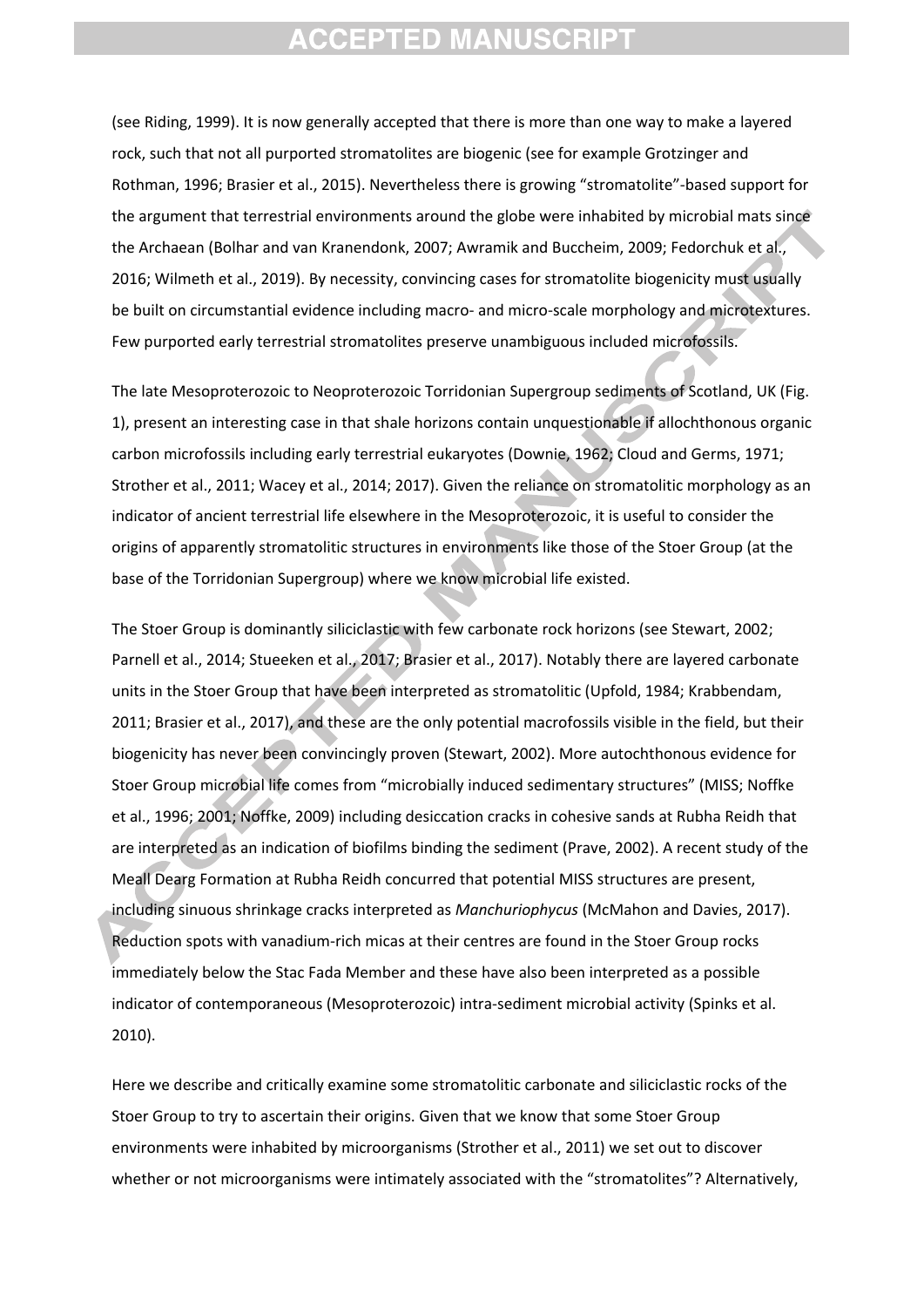were the latter abiogenic, and thus misleading as visible macro-scale targets in the search for ancient terrestrial life here? The aim was to investigate whether some or all of the potential terrestrial stromatolites encountered in the Stoer Group form robust autochthonous evidence for colonisation of an ancient terrestrial surface by carbonate-precipitating benthic microbial mats.

### **Geological context of the Stoer Group**

The Late Mesoproterozoic Stoer Group in the northwest of Scotland comprises red coloured mudstones, siltstones and sandstones with a more minor carbonate component (cf. Stewart, 2002). A meteorite impact breccia within the succession known as the Stac Fada Member has been Ar-Ar age-dated to 1177±5 Ma (Amor et al., 2008; Parnell et al., 2011; Fig. 1). Archaean to Palaeoproterozoic 'Lewisian' gneisses directly underlie the Torridonian Supergroup succession and are found as clasts in the Stoer Group rocks, particularly in the Clachtoll Formation at the base of the Stoer Group stratigraphy. The eroded top of the Lewisian gneisses constituted a land surface in the Mesoproterozoic that is now exhumed and well exposed in locations including Clachtoll and Enard Bay (Figs. 1 and 2; see also Stewart, 2002; Brasier et al., 2017).

Sedimentary structures in Stoer Group rocks include normally graded beds topped by symmetrical oscillation ripples and cut by abundant sand-filled desiccation cracks. Rain drop impressions have been reported (Strother and Wellman, 2016). Chicken-wire texture formed by calcite pseudomorphing anhydrite is found in several places (Stueeken et al., 2017), and Parnell et al. (2010) and Wacey et al (2017) have noted that evaporitic and probably also bacteriogenic sulphates were a particular feature of the Stoer Group. Overall the sedimentology and stratigraphy including trough cross-bedded sandstones and unidirectional current indicators are consistent with a dominantly terrestrial fluvial and lacustrine origin (Stewart, 2002; Ielpi et al., 2016; Lebeau and Ielpi, 2017; McMahon and Davies, 2017; Brasier et al., 2017), though recently Stueeken et al. (2017) suggested on the basis of  $87$ Sr/ $86$ Sr isotopes,  $\delta^{98}$ Mo isotopes and a purported case of herringbone crossstratification that a specific three to 30m thick section in the middle of the Poll a'Mhuilt Member of the Bay of Stoer Formation might have been deposited in marine conditions. Carbonate horizons described as stromatolites by Upfold (1984) are within this Poll a'Mhuilt Member section at Bay of Stoer according to the grid references he provided. Upfold (1984) described possible Stoer Group stromatolites as being polygonal and stellate carbonate patches forming tuft-like growths within siliciclastic sediment, albeit affected by later compaction during burial. Stewart (2002) in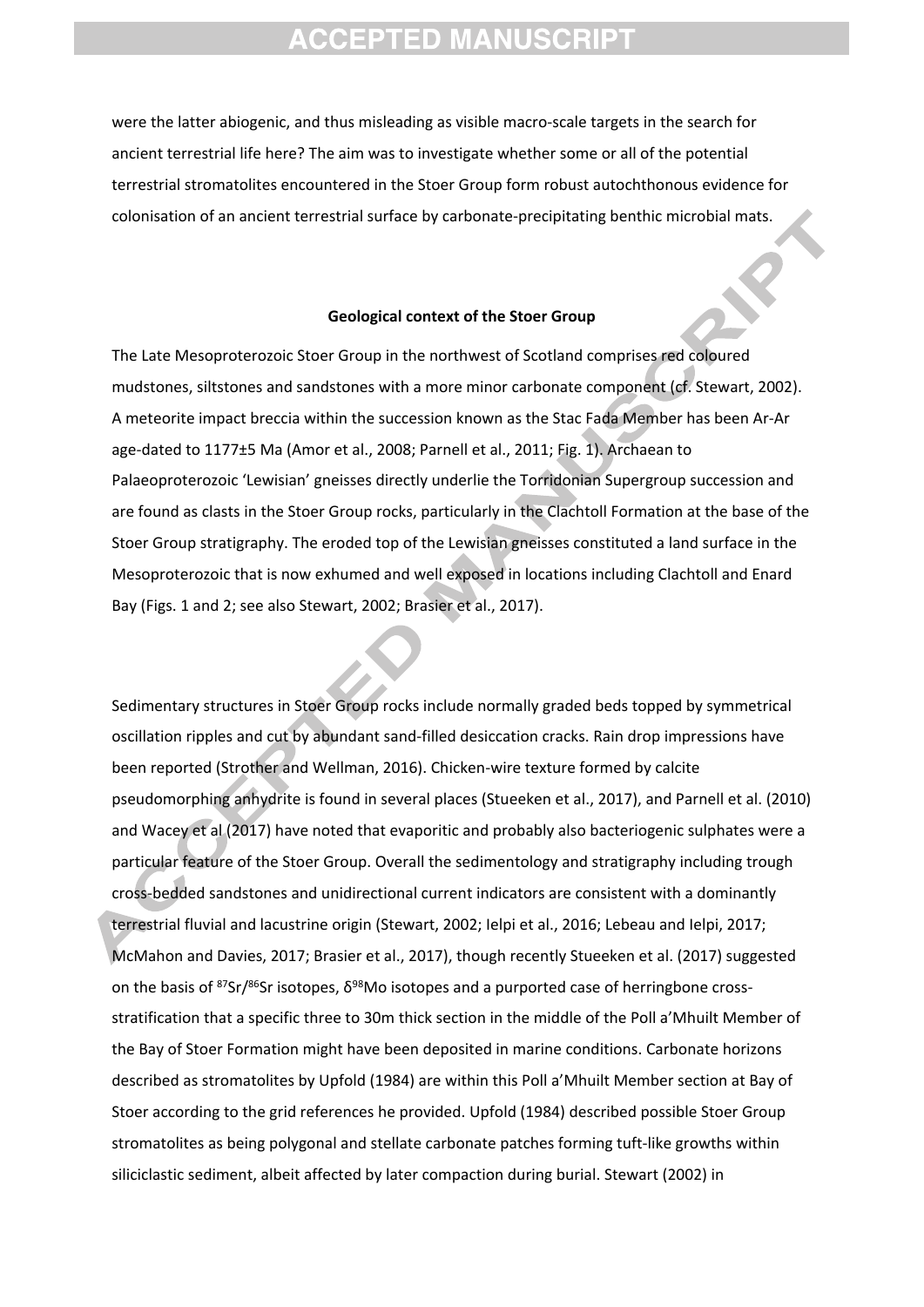consultation with Janine Bertrand-Sarfati suggested these might originally have been anhydrite nodules rather than microbial carbonate build-ups. However possible stromatolites (Riding, 1999) are not restricted to this section of the stratigraphy. Some of the best examples that form a focus of the present study are found in the Clachtoll Formation at the base of the Stoer Group including at Bay of Stoer and Clachtoll.

#### **Methods**

#### *Petrography*

Fieldwork was undertaken over several seasons from August 2009 onwards. Carbonate mineral horizons were identified in the field using 1% HCl, then subsequently described and in some cases sampled. To preserve the outcrops the majority of samples were taken as representative loose blocks or cobbles, many of which could be correlated with horizons exposed in-situ without difficulty. In the laboratory, rock specimens were cut and imaged with a zoom stereomicroscope (Nikon SMZ25) at the University of Aberdeen. These rocks were also stained with Alizarin Red S and Potassium Ferricyanide (Dickson, 1965). In Aberdeen thin-sections were examined with a petrographic microscope (Nikon Microphot FX equipped with Nikon DS Fi2 camera and Nikon Elements D software), and optical cold cathode cathodoluminescence (CL) microscope (CITL Mk 3) at 10 kV with a current of c. 350 micro amps. Representative thin-sections were also sent to the Centre for Microscopy, Characterisation and Analysis (CMCA) at the University of Western Australia where they were similarly inspected with a CarlZeiss Axioskop 2 Plus petrographic microscope. Scanning electron microscopy (SEM) was conducted in the Aberdeen Centre for Electron Microscopy, Analysis and Characterisation (ACEMAC) facility at the University of Aberdeen using a Carl Zeiss GeminiSEM 300 VP equipped with Deben Centaurus CL detector, an Oxford Instruments NanoAnalysis Xmax80 EDS detector, Oxford Instruments NordlysNano EBSD detector and AZtec software suite. In preparation for EBSD, samples were polished by hand on a glass plate using 0.3µm alumina. Prior to electron microscopy at ACEMAC the polished blocks and thin-sections were sputter coated with a thin coat of carbon under vacuum.

*Raman spectroscopy*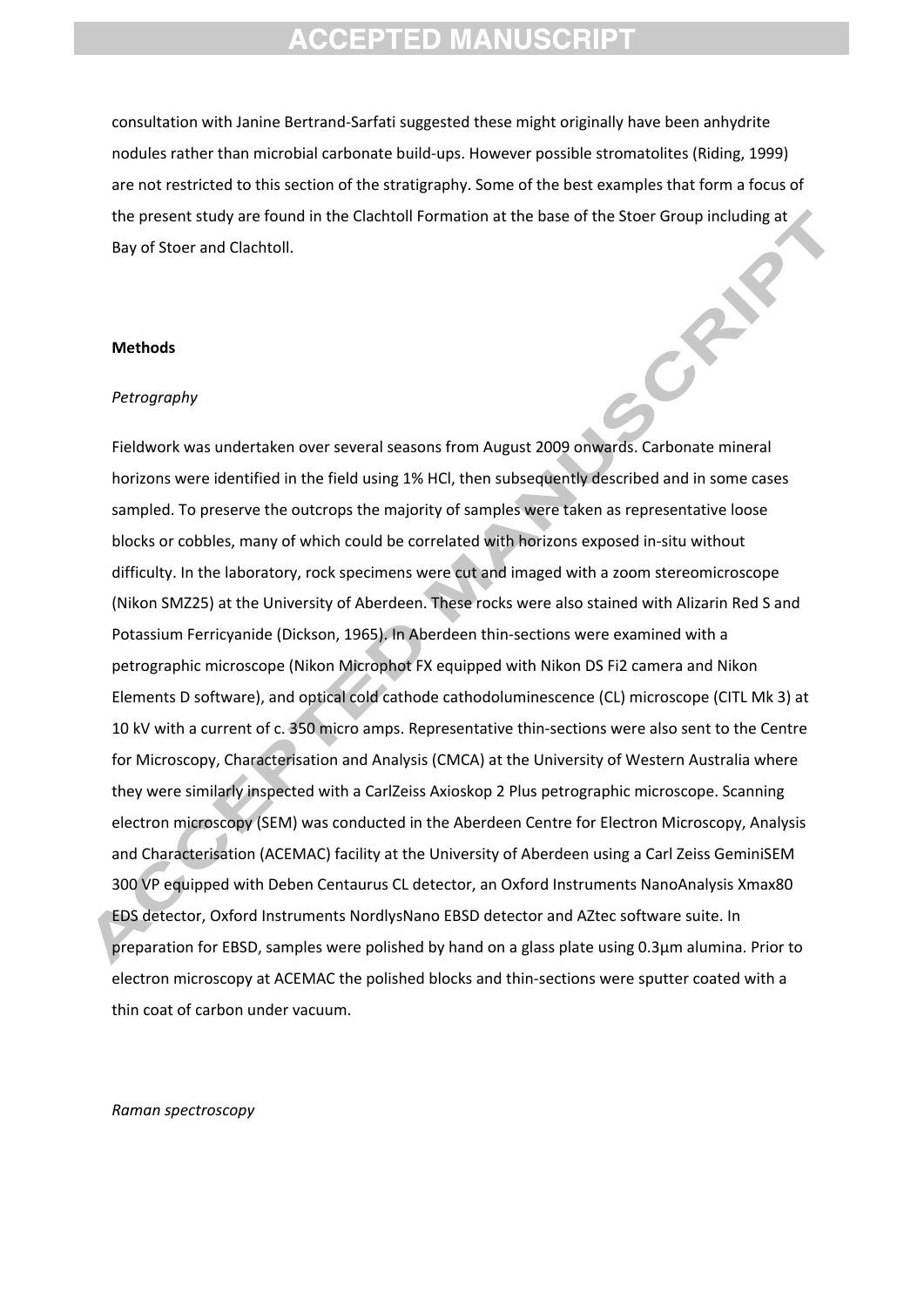Ramon spectroscopy measurements of carbonaceous material are based on two broad Raman bands (spectral peaks) at  $1585 \text{ cm}^{-1}$  (the graphite peak, G) and  $1350 \text{ cm}^{-1}$  (the disorder peak, D), produced by Stokes Raman scattering, induced by a laser. Due to the physical properties of carbonaceous materials the bands are produced as a response to the ratio of  $sp<sup>2</sup>$  (graphite-like, trigonal planar symmetry) and sp<sup>3</sup> (diamond-like, tetrahedral symmetry) carbon bonds, based on the hybridised atomic orbital configuration of carbon atoms (Robertson 1991). The ca. 1585 cm-1 graphite peak is in fact a composite of several Raman bands at ca. 1615 cm<sup>-1</sup>, ca. 1598 cm<sup>-1</sup> and ca. 1545 cm<sup>-1</sup> and is treated as one spectral peak in disordered materials until, through increasing thermal alteration, the band narrows sufficiently for clear definition of the shouldered disorder peaks. Increased thermal maturation leads to the structural reordering of carbonaceous materials, with an increase in the proportion of aromatic carbon, in turn narrowing the G band and shifting it closer towards 1615  $cm<sup>-1</sup>$ (see Wopenka & Pasteris, 1993). If samples are graphitic, narrowing is similar but with G peak position shifted downwards to 1598 cm<sup>-1</sup>.

Raman measurements were performed on a Renishaw inVia reflex Raman spectrometer at the University of Aberdeen. A Leica DMLM reflected light microscope was used to focus the Ar<sup>+</sup> green laser (wavelength 514.5 nm). The laser spot size was approximately 1-2 µm and laser power between 10- 50% (<13 mW power at the sample). The scattered light was dispersed and recorded by means of a CCD (Charge Coupled Device) detector. Data were collected between 1100cm-1 and 1700cm-1 with spectral resolution less than 3cm<sup>-1</sup>. The duration of accumulations was typically up to 10 seconds for between 3 and 5 accumulations. Care was taken to ensure that the sample did not experience any laser-induced heating, by careful analysis under the microscope before and after interaction with the laser.

The Renishaw WiRE 2.0 curve-fit software was used for spectral deconvolution. Smoothing and baseline extractions were performed on each sample, including a cubic spline interpolation. Each sample was deconvolved and data extracted at least three times to ensure reproducibility and the removal of any background signal. Peak position and peak full width at half maximum (FWHM) are measured in wavenumbers (cm<sup>-1</sup>), which records the change in vibrational frequency (stretching and breathing) of the Raman-active carbon molecules.

*Stable isotope geochemistry*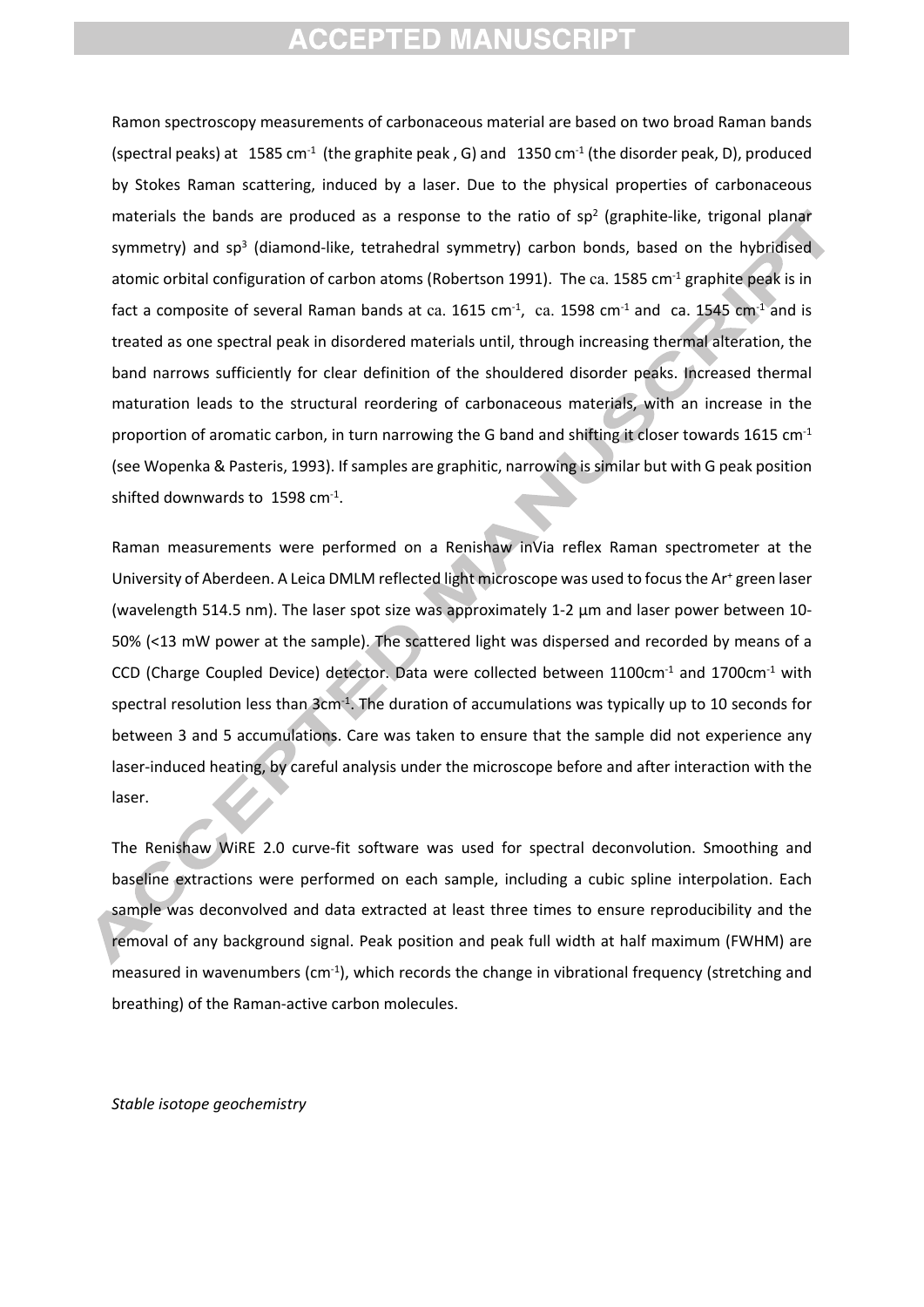Rock samples were hand-drilled to produce powders for stable isotope analysis at SUERC, VU University Amsterdam, and the University of East Anglia. At SUERC, 1mg carbonate powders were dissolved in 103% phosphoric acid at 70 °C overnight, and  $CO<sub>2</sub>$  produced was analysed on an AP 2003 mass spectrometer. Repeat analyses of NBS-18 and internal calcite standards are generally better than +/- 0.2 ‰ for carbon and 0.3 ‰ for oxygen. At VU University Amsterdam, carbonate samples of 50 μg weight were dissolved in individual tubes of phosphoric acid overnight at 45 ºC and analysed using a ThermoFinnigan Delta Plus with GasBench II. Repeat analyses of an internal calcite standard calibrated to NBS-19 are generally better than ±0.1‰ for carbon and ± 0.15‰ for oxygen.

#### *Clumped isotope palaeothermometry*

Measurement of carbonate  $\Delta_{47}$  (dominantly  $^{13}C^{18}O^{16}O$ ) values was undertaken at the University of East Anglia. Between 5 and 10 mg of carbonate material was hand-drilled from collected specimens and reacted with 102% (equivalent to 1.92 g/ml density) phosphoric acid offline at 25 °C prior to  $CO<sub>2</sub>$ clean-up on a glass vacuum line. Gases equilibrated at room temperature and at 1000 °C were measured on the UEA dual inlet MIRA (Multi-Isotopologue Ratio Analyser) mass spectrometer alongside the samples to establish a transfer function between the local and absolute reference frames (Dennis et al., 2011; see also Kirk, 2017). Internal carbonate standards (UEACMST) were also measured. Temperature calibration of carbonate  $\Delta_{47}$  was done following the UEA calibration outlined in Kirk (2017) that is otherwise similar to those of Petrizzo et al. (2014) and Wacker et al. (2014).

#### **Results**

#### *Field Descriptions*

### *Clachtoll Formation at Clachtoll*

The Clachtoll Formation at the base of the Stoer Group is well exposed in coastal sections at Clachtoll (Figs. 1 and 2). The contact with underlying Lewisian gneiss is unconformable and cobble to boulder-sized clasts of the gneiss are encapsulated within trough cross-bedded red sandstones at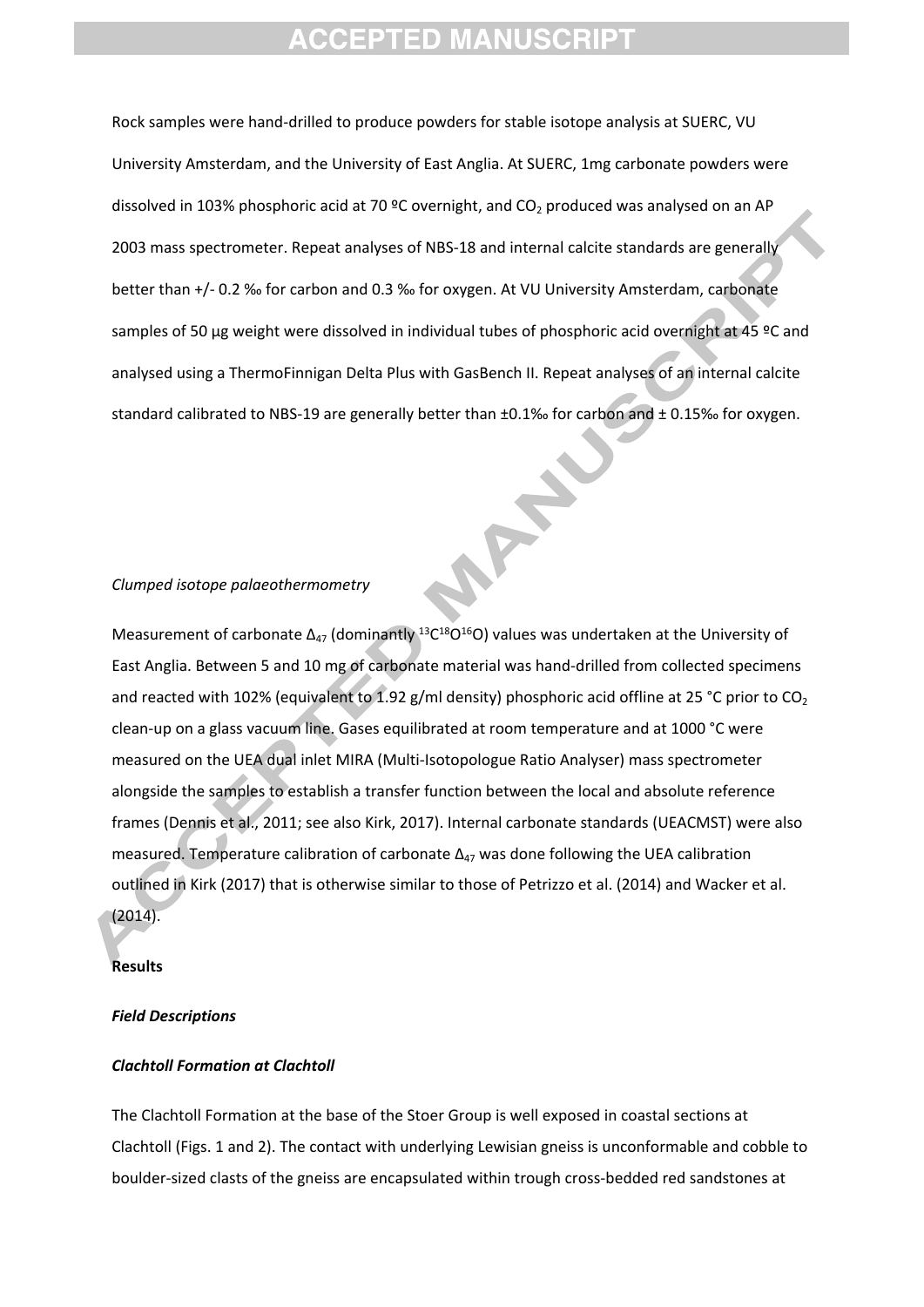the base of the section. Higher up in the Clachtoll Formation the number of large (tens of centimetre-sized) gneiss clasts decreases significantly. Here there are beds of coarse sandstones, siltstones and mudstones.

Putative stromatolite horizons within the Clachtoll Formation include thin (c. 5 to 10 cm) beds comprised of red mudstone, buff coloured carbonate and grey siliceous laminae that are mm- thick (Fig. 2). These laminated sections can be traced horizontally over distances of tens of centimetres to metres and are found between thicker (30 cm to 1m) sandstone beds with erosional bases (Fig. 2). In places the laminae are gently undulating, and otherwise the rock appears flat laminated. Millimetrescale porosity can be seen within some of the weathered layers.

Rippled red-brown siltstones intercalated with laminae of buff coloured calcite and laminae of white mica were also encountered in the Clachtoll Formation. Plan view observations reveal sheets of these bedding-parallel carbonate and silicates are weathered out into circular patterns, giving rise to a "stromatolite-like" dome appearance in outcrop (Fig. 3A). In several cases the ripple crests, spaced two to three centimetres apart, are clearly seen to coincide with the tops of ~1cm high antiformal "stromatolite-like" structures that are best seen in cross-sections through the mud, silt and carbonate laminae (ATB 290717-5; Fig. 3B). Below several ripple crests the laminae are broken up, being much disturbed and convolute (ATB 290717-5; Fig. 3C). Below some ripple crests are apparent cracks cutting sub-vertically through the carbonate-siltstone laminae. These cracks are filled with medium to coarse sand grains sourced from underlying layers. An example of this can be seen in specimen ATB 290717-1 (Fig. 4). Some of these antiformal structures were evidently originally siliciclastic in nature, but their weathered margins are now cemented with calcite (Fig. 4). These calcite patches have sharp and clearly defined boundaries and it seems the carbonate grew diagenetically, in part spatially following the lamination on the margins of the antiformal structures.

### *Clachtoll Formation at Bay of Stoer*

The unconformity between Lewisian Gneiss and the Torridonian sediments can be observed above the graveyard at Stoer (NC04102842; Stewart, 2002). This comprises breccia plastered against the side of Lewisian outcrop. The Clachtoll Formation is well exposed on the coast between grid references NC03832831 and NC03712835 (Stewart, 2002; Fig. 1). This begins with c. 15 cycles of sandstone, siltstone and mudstone with mudcracks. These cycles are overlain by sandstone conglomerates, and then by red-brown coloured mudstones with centimetre-thick layers of laminated and crinkled carbonate-siliciclastic couplets that might be seen as possible stromatolites. Above and below these are tabular sandstone and mudstone beds.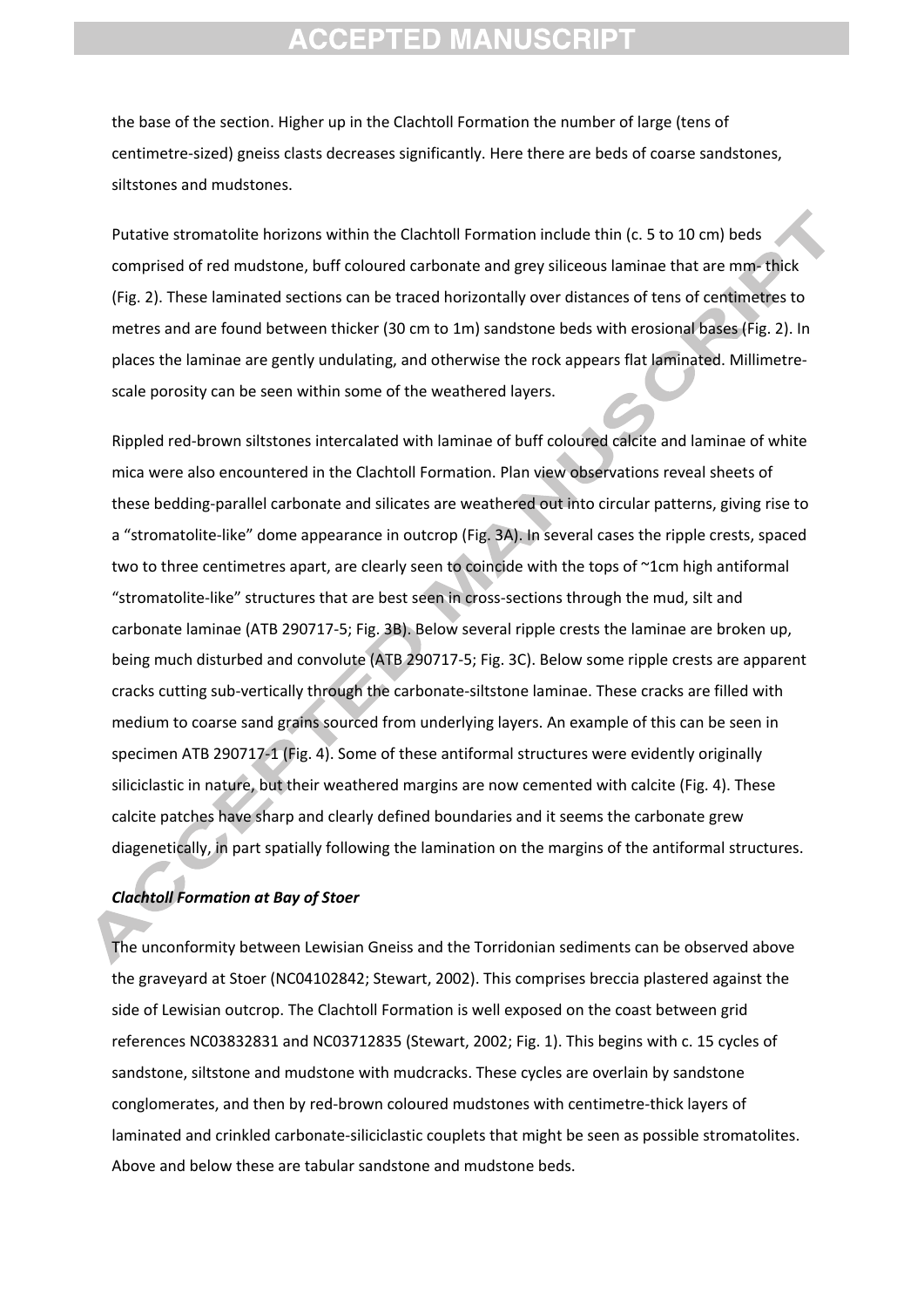#### *Clachtoll Formation - Petrography*

Layered rocks from the Clachtoll Formation at Clachtoll were examined using electron microscopy (Fig. 5). EDS element maps confirm that most of the grey laminae are Na-rich aluminosilicates, with some laths of Fe-Mg silicates (micas). These silicate laminae are non-luminescent in cathodoluminescence images (black or very dark grey, Figs. 5C, 5E). The carbonate component is restricted to a few specific laminae that are recessively weathered in hand-specimen (Fig. 5A, 5B, 5D). EDS element maps confirm the carbonate phases comprise Ca – C – O (Fig. 5D, 5F), while also included in these carbonate laminae are some Fe-Mg silicates and Na-rich aluminosilicates (Fig. 5D, 5F). The remainder of the siltstone comprises re-worked (Al - Na silicate grains), quartz (Si - O), and Fe - Mg silicates. Electron backscatter diffraction showed the carbonate to be calcite, Fe-Mg silicates to be micas, and Na-rich aluminosilicates to be sodium-rich plagioclase feldspars. Cathodoluminescence images of the calcite areas reveal rather granular textures, with bright luminescent (white to light grey) euhedral to subhedral calcite crystals each measuring c. 10 µm across that are encased in a less luminescent (darker grey) calcite cement (Fig. 5E).

#### *Poll a Mhuilt Member at Enard Bay*

An undulating palaeo-land surface of eroded Lewisian Gneiss crops out at Enard Bay (Figs. 1 and 6; see also Stewart, 2009; Brasier et al., 2017). A mound of gneiss is draped in breccia that is carbonatecemented in places. This breccia is said to include minute clasts of vitreous green tephra, presumably derived from the Stac Fada Member (Stewart, 2002), which has been taken as evidence that the carbonate cement and overlying stromatolitic limestone belong to the Poll a Mhuilt Member rather than the older Clachtoll Formation (Fig. 1). The possible stromatolites measure several tens of centimetres in width and height, draping directly over boulders of Lewisian gneiss. Internally, these possible stromatolites comprise wrinkled laminae of red siltstone that encapsulate millimetre to centimetre-sized clasts of grey-white carbonate grains (Fig. 6). Rounded clasts of gneiss measuring up to several millimetres across may also be found within the siltstone matrix (Fig. 6).

#### *Poll a Mhuilt Member at Enard Bay - Petrography*

Stereomicroscope images of cut hand-specimens reveal that the possible stromatolites of Enard Bay are comprised of carbonate mineral clasts hosted in matrices of red-brown silt (Fig. 7). Millimetre to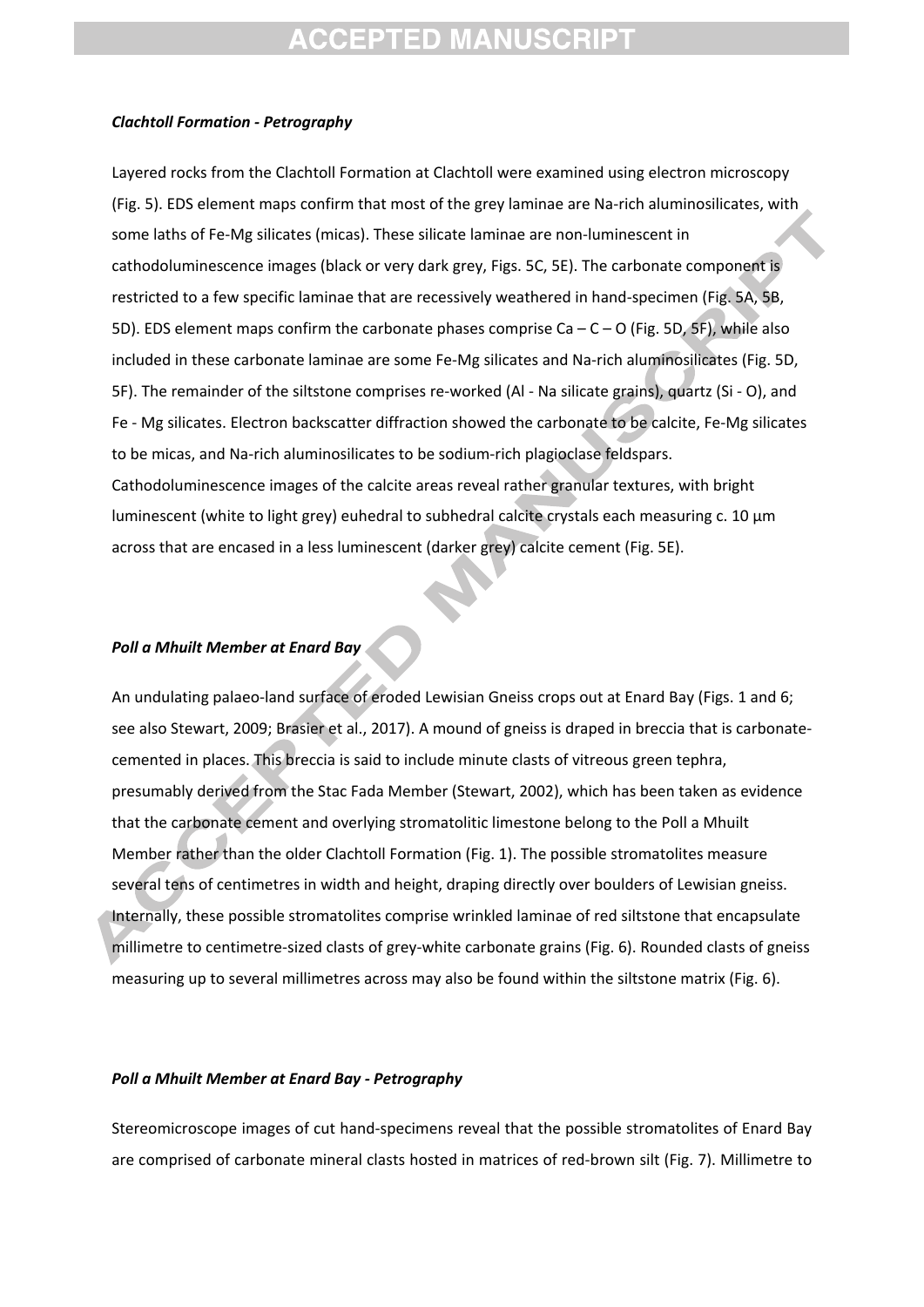centimetre sized inclusions of Lewisian gneiss are prominent within the stromatolite-like textures. Many of the carbonate clasts have a preferred orientation, with long axes parallel to the specimen lamination. Several of the elongate clasts are fractured and silt matrix has infilled the cracks. The carbonate component stains purple-red with Alizarin Red S and Potassium Ferricyanide, consistent with their being calcite of a slightly ferroan composition (Dickson, 1965).

Thin-section light microscopy reveals angular clasts of quartz and feldspar in the silt component (Fig. 7). Dark micrite forms ghosts of former crystal rims in the carbonate clasts. Patches of transparent coarse spar are found interspersed with cloudy micrite. In places the edges of the calcite clasts appear resorbed as if partially dissolved prior to (or contemporaneous with) their deposition.

Cold cathode CL microscopy uncovers three different types of calcite in the potential stromatolite (Fig. 8). The first type forms the bulk of the carbonate component, comprising dull red-orange luminescent micrite. Less common are patches of non-luminescent spar within the micrite clasts. The most luminescent phase is a brighter orange. This is found in veinlets and fringing cements, cutting through both the dull luminescent micrite and the non-luminescent spar.

Cathodoluminescence (CL) under the scanning electron microscope was further informative (Fig. 9). Clasts of calcite observed by light microscopy and measuring hundreds of microns to millimetres in diameter were found under CL to be composite grains, the constituent sub-grains each 10 to 20 µm in diameter. Many of these sub-grains were rounded to angular in shape. In places these sub-grains resembled interlocking crystals rather than transported sedimentary clasts. Veins of apparently less luminescent calcite were also seen by SEM CL. These were cutting through the larger carbonate clasts and surrounding matrix.

EDS elemental maps combined with electron backscatter diffraction analyses revealed calcite clasts (artificially coloured dark blue in Fig 9) that entomb clasts of quartz (coloured green on Fig. 9) and silicates rich in sodium and aluminium (feldspars, light blue on Fig. 9). Alignment of clasts of similar sizes parallel to the carbonate clast edges (and hence parallel to the overall specimen lamination) is evident in Fig. 9. The quartz and silicate grains were also found in great abundance between the carbonate clasts where they were also associated with a matrix of aluminosilicates rich in iron and magnesium (interpreted as clays, coloured pink on Fig. 9). Potassium-rich silicates were also associated with the silt component between the carbonate clasts (yellow on Fig. 9). Close comparison of EDS and CL data reveals the non-luminescent patches between grains on Fig. 9 to be Mg and Ferich aluminosilicate clays.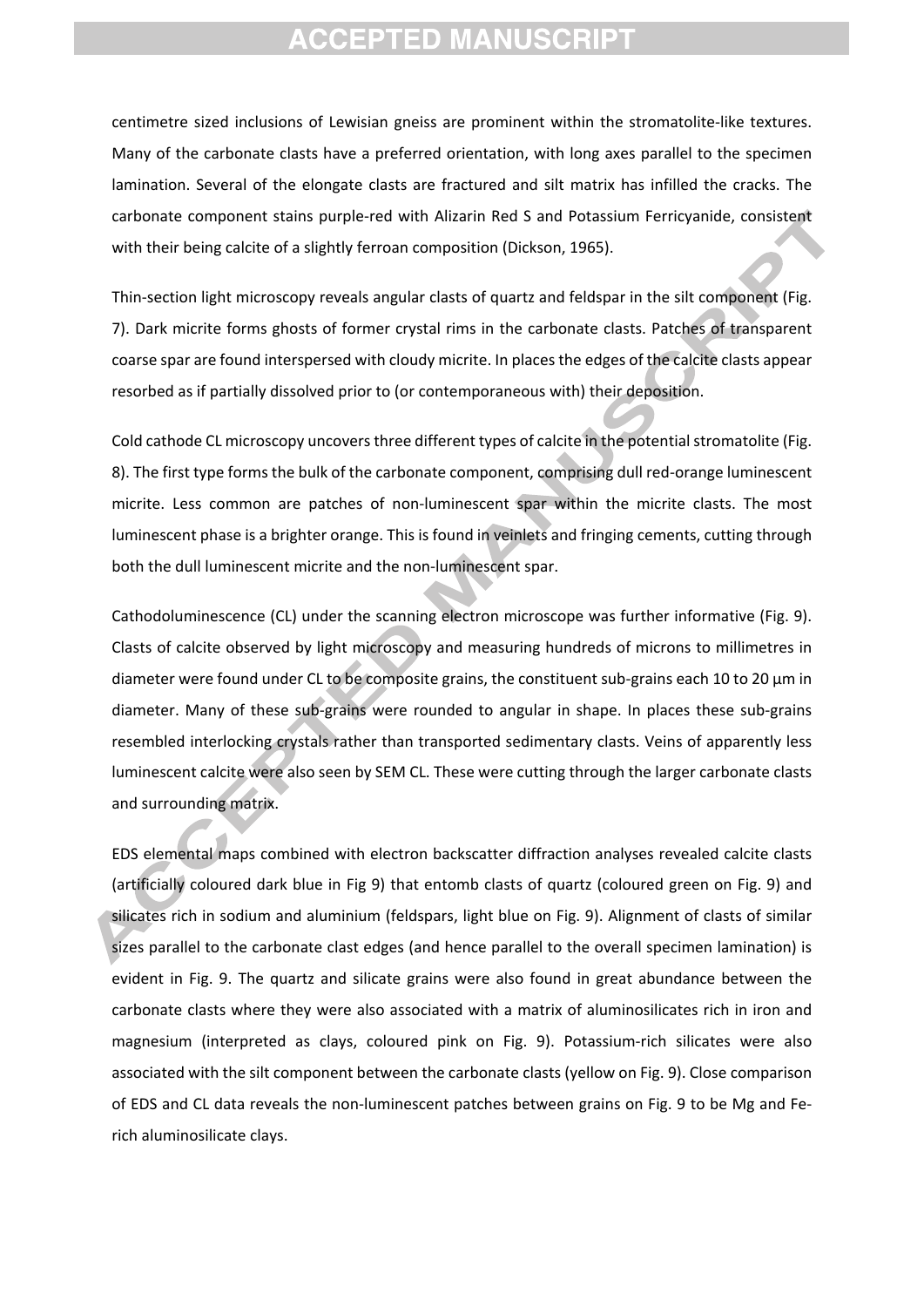Despite extensive searching, no filamentous or coccoid microfossils were observed in any of the thin-sections or cut blocks examined.

#### *Isotope Geochemistry*

Carbon and oxygen stable isotope compositions of Stoer Group carbonate minerals tend to plot in very restricted compositional ranges (Table 1; Fig. 10). For carbonate from the Poll a'Mhuilt Member at Enard Bay,  $\delta^{18}$ O is typically -16 to -18 ‰ (VPDB) and  $\delta^{13}$ C just above 0 ‰ (VPDB). Other Stoer Group carbonates examined yield  $\delta^{13}$ C values between -2.8 and +1 ‰, with  $\delta^{18}$ O no more negative than the -16 to 18 ‰ range as found in the Poll a'Mhuilt Member at Enard Bay, while several carbonate cements at Stoer Bay yielded slightly higher  $\delta^{18}$ O values of up to -9.8 ‰ (Table 1).

| Sample name             | $\delta^{18}O$ (VPDB) | $\delta^{13}$ C (VPDB) | Location                                |
|-------------------------|-----------------------|------------------------|-----------------------------------------|
| Torr carb 5             | $-14.06$              | 0.79                   | Stoer, Cave                             |
| Torr carb 9             | $-15.13$              | 0.58                   | Stoer, Cave                             |
| Torrcarb 15             | $-11.98$              | $-2.78$                | Bay of Stoer cave                       |
| Torrcarb 16             | $-11.34$              | $-2.23$                | Bay of Stoer cave                       |
| Torrcarb 20             | $-14.30$              | $-0.57$                | Bay of Stoer pseudomorph in black shale |
| Stoer-thick             | $-12.39$              | $-0.06$                | Bay of Stoer cement in red silts        |
| <b>MDBStoerCalcrete</b> | $-9.78$               | 1.63                   | Bay of Stoer cement in red silts        |
| EnardBayB2              | $-16.35$              | 0.45                   | Enard Bay stromatolite calcite          |
| EnardBayB3              | $-16.23$              | 0.87                   | Enard Bay stromatolite calcite          |
| EnardBay4               | $-17.10$              | 0.59                   | Enard Bay stromatolite calcite          |

**Table 1:** Carbonate stable isotope (O and C) values for Stoer Group carbonates

Enard Bay Poll a'Mhuilt Member carbonate clumped isotopes  $(\Delta_{47})$  yield calculated temperatures of up to c. 160 °C (following the carbonate Δ<sub>47</sub> temperature calibration of Kirk, 2017). Samples of Stoer Group carbonate taken from Bay of Stoer yield clumped isotope temperatures that are lower, from a low of 60 °C up towards c. 110 °C. These calculated temperatures must be considered notional in the sense that they probably record a partial approach to clumped isotope equilibrium. Nevertheless, using these clumped isotope temperatures and the associated calcite  $\delta^{18}O$  values it is possible to calculate equilibrium  $\delta^{18}O$  compositions for the parent fluids. These calculated fluid compositions are also given on Fig. 11.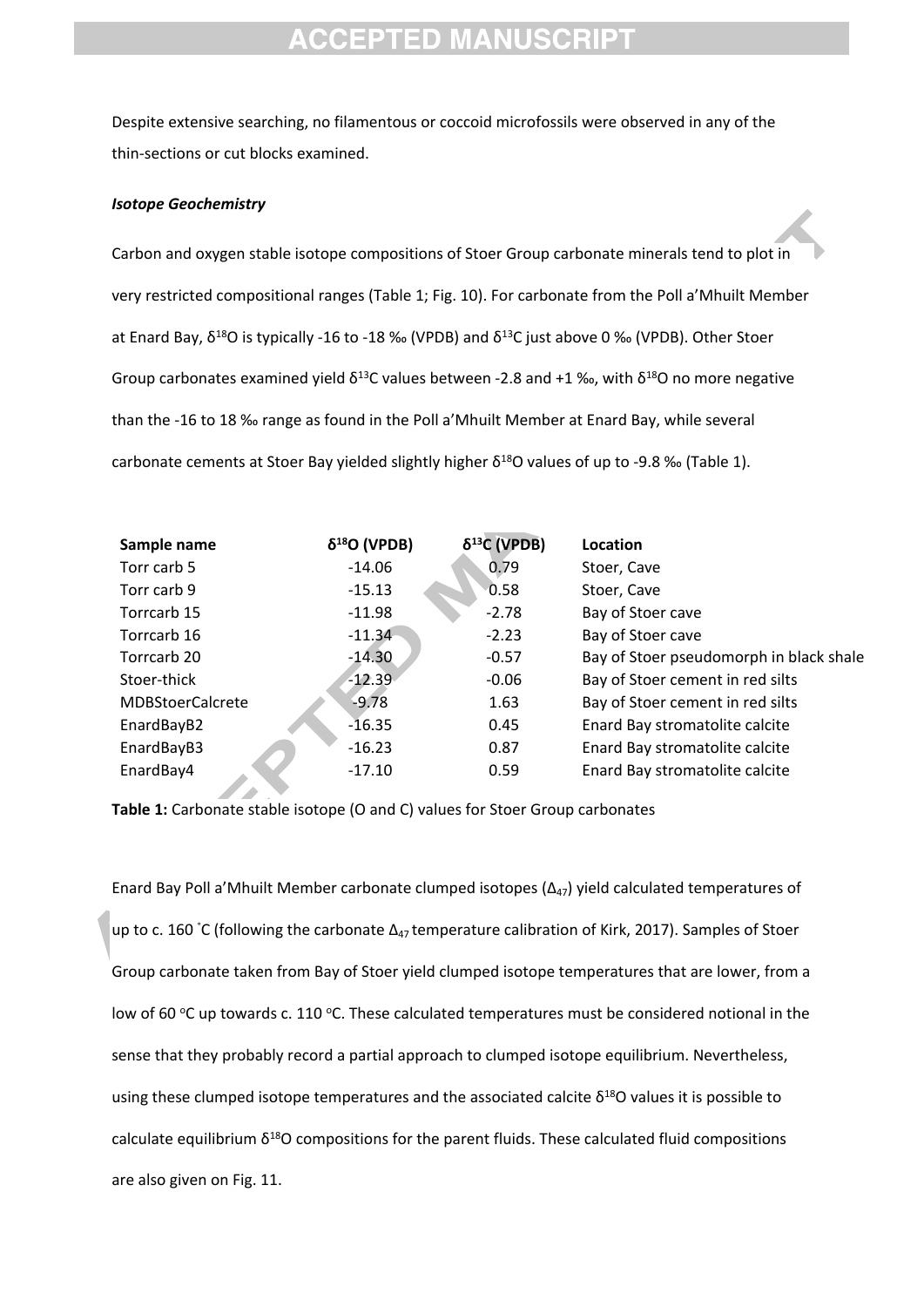#### **Raman spectroscopy**

One carbonaceous inclusion was found in a thin-section of a potential stromatolite from the Poll a'Mhuilt Member, Enard Bay. Raman data for this are shown graphically in Fig. 12. This inclusion exhibits a pronounced G band around 1585  $cm<sup>-1</sup>$  and is evidently graphitic (cf Muirhead et al., 2017).

#### **Discussion**

Using a combination of field observations, petrography and geochemistry it is possible to establish the origins of two different types of domed, layered rocks that might be termed "stromatolites" sensu Semikhatov et al. (1979) or "possible stromatolites" sensu Riding (1999) in the Stoer Group. These origins are laminae deformed by sand injection (type 1), and layered clastic sediment drapes over boulders (type 2).

#### *Type 1: lamina deformation by sand injection*

Coincidence of ripple crests with antiformal structures in underlying carbonate and silt laminae can be explained by preferential compression of unconsolidated sediments below the ripple troughs (Figs. 3 and 4). This pressure could have come from loading due to accumulation of sediment in the ripple troughs, pushing down in the troughs and thereby forcing the underlying laminae to flex upward beneath ripple crests. Support for this hypothesis comes from the disrupted and convolute lamination below the ripple crests that was probably caused by fluid movement: a common phenomenon in Torridonian environments that lacked vascular vegetation (Owen, 1995; Owen and Santos, 2014). The fact that carbonate laminae were broken and disrupted prior to lithification of the sediment indicates that at least here the primary mineral (calcite or its precursor, e.g. potentially gypsum in some cases) was syn-sedimentary in origin. It is also notable that in several cases the antiformal shapes are formed by carbonate-free siliciclastic laminae, transitioning laterally in places to calcite cemented laminae (Fig. 4). In most or all these cases the siliciclastic lamination is the result of grain size differences (silt to sand) and easily explained by abiotic aqueous sedimentary processes, potentially related to temporal variations in fluvial discharge to the lake. It seems evident that much of the calcite was secondary, and grew within siliciclastic layers and thereby not in the presence of light.

It is hard to tell whether some of the calcite in the Clachtoll Formation laminated sections (e.g. Fig. 5) was re-worked grains or autochthonous crystals that have been cemented. When seen under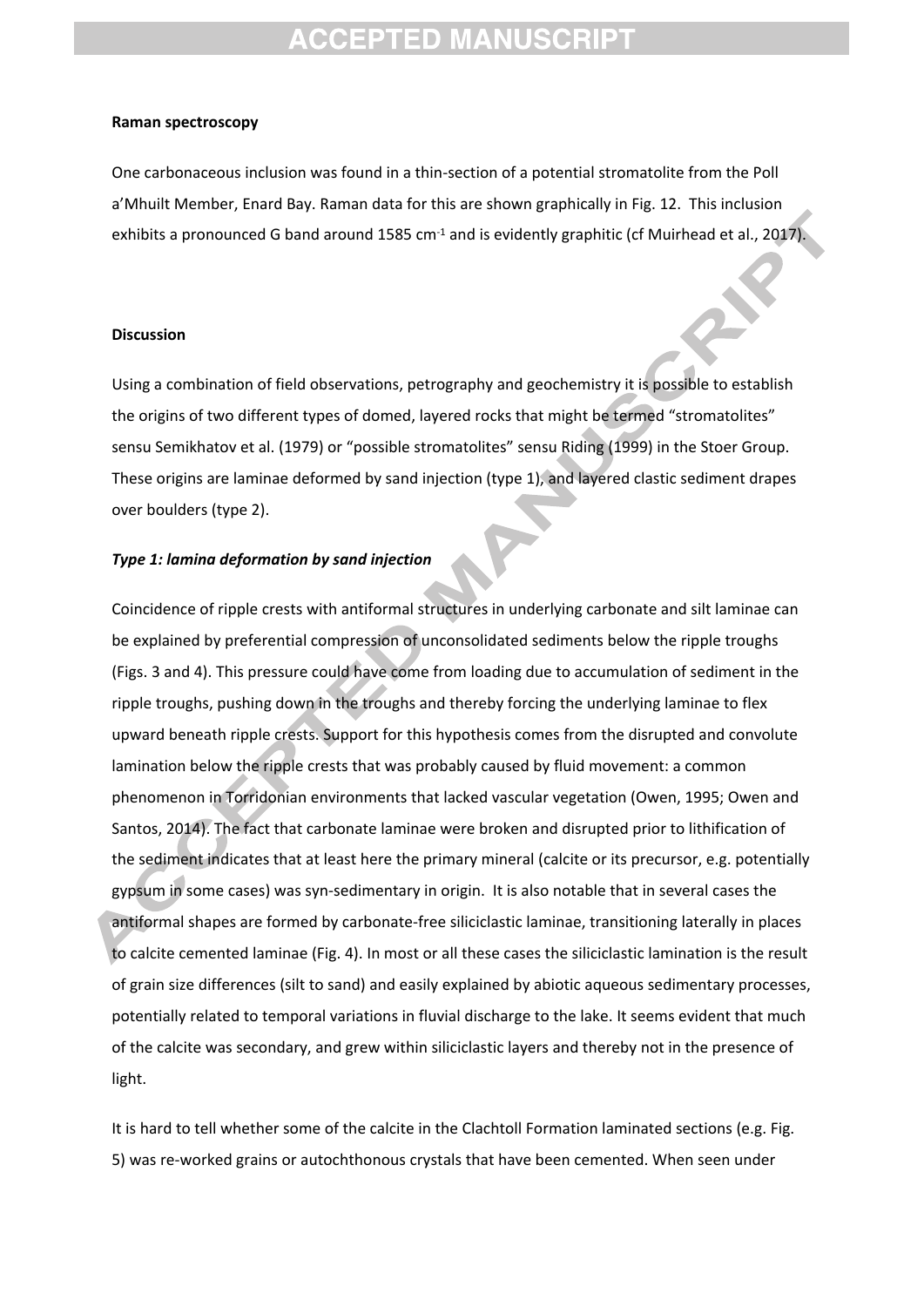cathodoluminescence their shapes approach euhedral (Fig. 5E), but there was porosity between the calcite crystals, and feldspar and mica grains in the same layers were clearly re-worked clasts (Fig. 5E). As such, an interpretation that the calcite in these layers originated as calcite precipitated within the sediment that was subsequently transported as grains a short distance (metres or hundreds of metres) seems possible but speculative. An early burial origin is also possible for much of the diagenetic calcite if interpreting on the basis of the petrography alone.

To summarise, in several possible stromatolite cases the lamination proves to be a primary clastic lamination that was disrupted through syn-sedimentary fluid movement. The calcite in many of these specimens is a diagenetic precipitate, potentially in part syn-depositional though quite plausibly formed during burial, and is not evidently of any clear biogenic origin.

#### *Type 2: drapes of layered sediment over boulders*

The dome-shaped outward appearance of the Enard Bay stromatolites seems to be related to the draping of unconsolidated clastic laminae over rounded boulders of Lewisian gneiss (Fig. 6). The sediment itself comprises silts with clasts of quartz and feldspar that are interlayered with carbonate layers that are dominantly composed of composite calcite clasts comprised of rounded sub-grains (Fig. 9). The latter requires some transport of and re-working of the calcite prior to its inclusion in the possible stromatolite, and some grains of quartz and feldspar included in the calcite horizons further supports this assertion. Some later authigenic calcite cement growth, however, is indicated by the interlocking crystal texture visible in cathodoluminescence (Fig. 9). There does not seem to be any robust reason to consider these possible stromatolites to be true biogenic stromatolites.

### *Biogenicity?*

Lack of entombed microbial filaments or coccoids does not definitively rule out a microbial role in some of the authigenic calcite precipitation, but without further evidence any suggestion that the carbonate (or a component of it) was biologically-mediated is at best speculative.

The only organic carbon found and analysed by Raman spectroscopy was a graphitic inclusion in a thin-section of a possible stromatolite from the Poll a'Mhuilt member at Enard Bay (Fig. 12). The Raman Shift and Scattering Intensity of this sample are very similar to those obtained from Palaeoproterozoic graphite of the Loch Maree Group and dissimilar from kerogen previously reported from the Stoer Group (Muirhead et al., 2017 and Fig. 12). A cross-plot of Full Width Half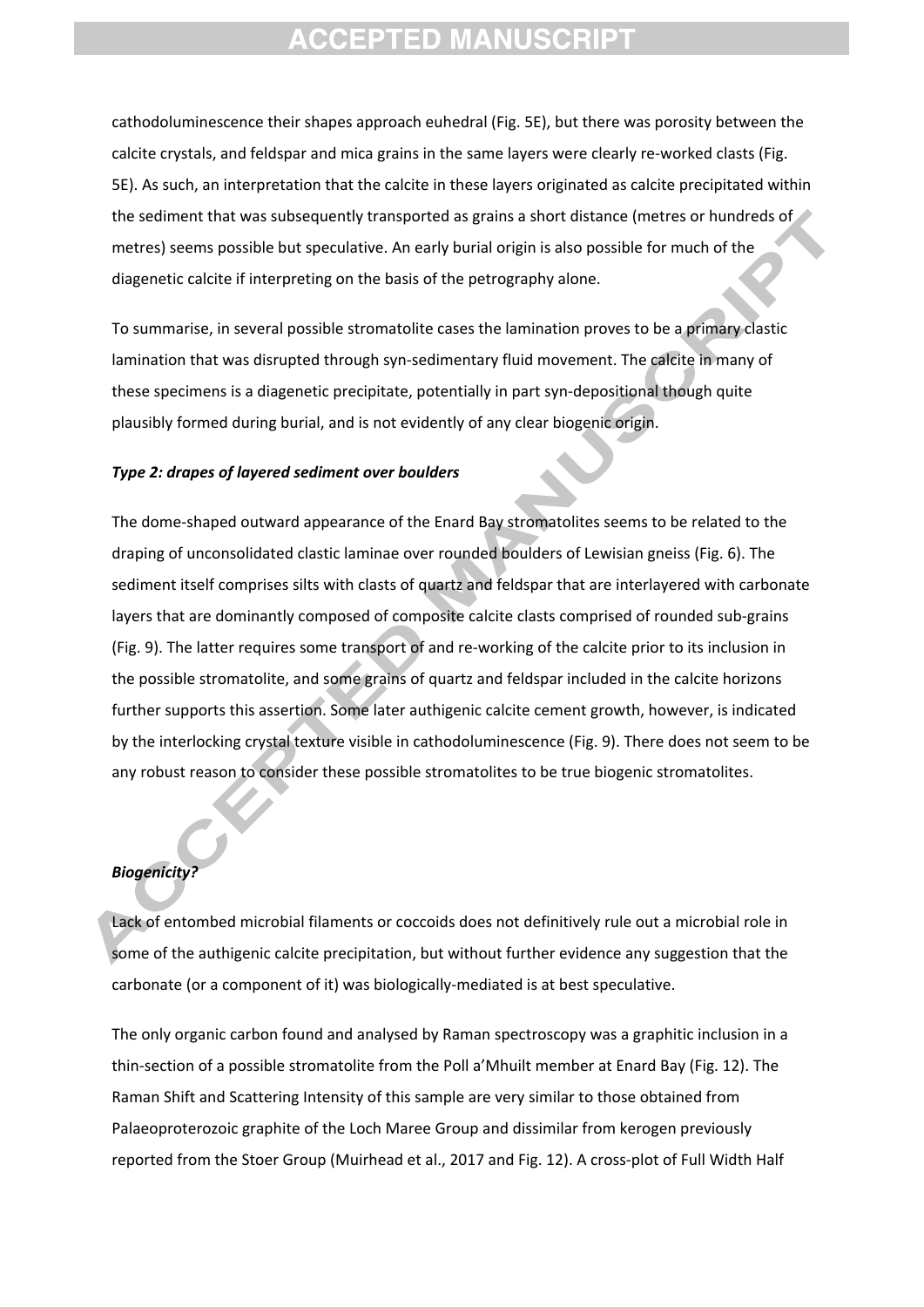Maximum of the G-band peak (cm<sup>-1</sup>) versus G band position (cm<sup>-1</sup>) further demonstrates the similarity between the Poll a'Mhuilt graphitic inclusion and Loch Maree Group graphite (Fig. 13). A simple explanation for this is that the graphite in the Poll a'Mhuilt specimen is not actually Neoproterozoic but is re-worked organic carbon from the older Palaeoproterozoic (~2.0 Ga) Lewisian Loch Maree Group rocks. It is therefore also possible that some of the calcite was derived from rocks of the Loch Maree Group (c.f. Kerrysdale Belt carbonates of Kerr et al., 2016).

#### **Isotopes and origins of Stoer Group calcite**

The range of carbonate  $\delta^{18}O$  and  $\delta^{13}C$  values is similar to findings of previous authors including Parnell et al. (2014), who found Stoer Group calcites exhibited  $\delta^{13}$ C from -2.0 to +0.8 ‰ VDPB, and  $\delta^{18}$ O from -15.1 to -10.9 ‰ VDPB. Unfortunately the measured carbon isotope values do not help with diagnosis of any particular depositional process or carbonate source so they are not considered further here.

The reported carbonate clumped isotope temperatures are somewhat more illuminating regarding the calcite origins. Temperatures calculated for specimens except the possible stromatolites of the Poll a'Mhuilt Member of Enard Bay (i.e., except those with clearly allochthonous granular re-worked calcite) are reasonably similar in range to those measured from fluid inclusions of distinctive bedding-parallel calcite veins in the Stoer Group (74 to 80 °C, with an outlier at 140 °C; Parnell et al., 2014). Parnell et al (2014) attributed these high-temperature calcite veins to a Mesoproterozoic burial diagenetic origin. Given the similar geochemistry, it seems likely that much of the diagenetic calcite described in the present study was either formed or recrystallized under similar Mesoproterozoic burial conditions. Recalling that cross-cutting relationships are consistent with at least some of this diagenetic calcite being syn-depositional an interpretation of a widespread resetting of carbonate clumped isotope temperatures during burial in the Mesoproterozoic seems likely.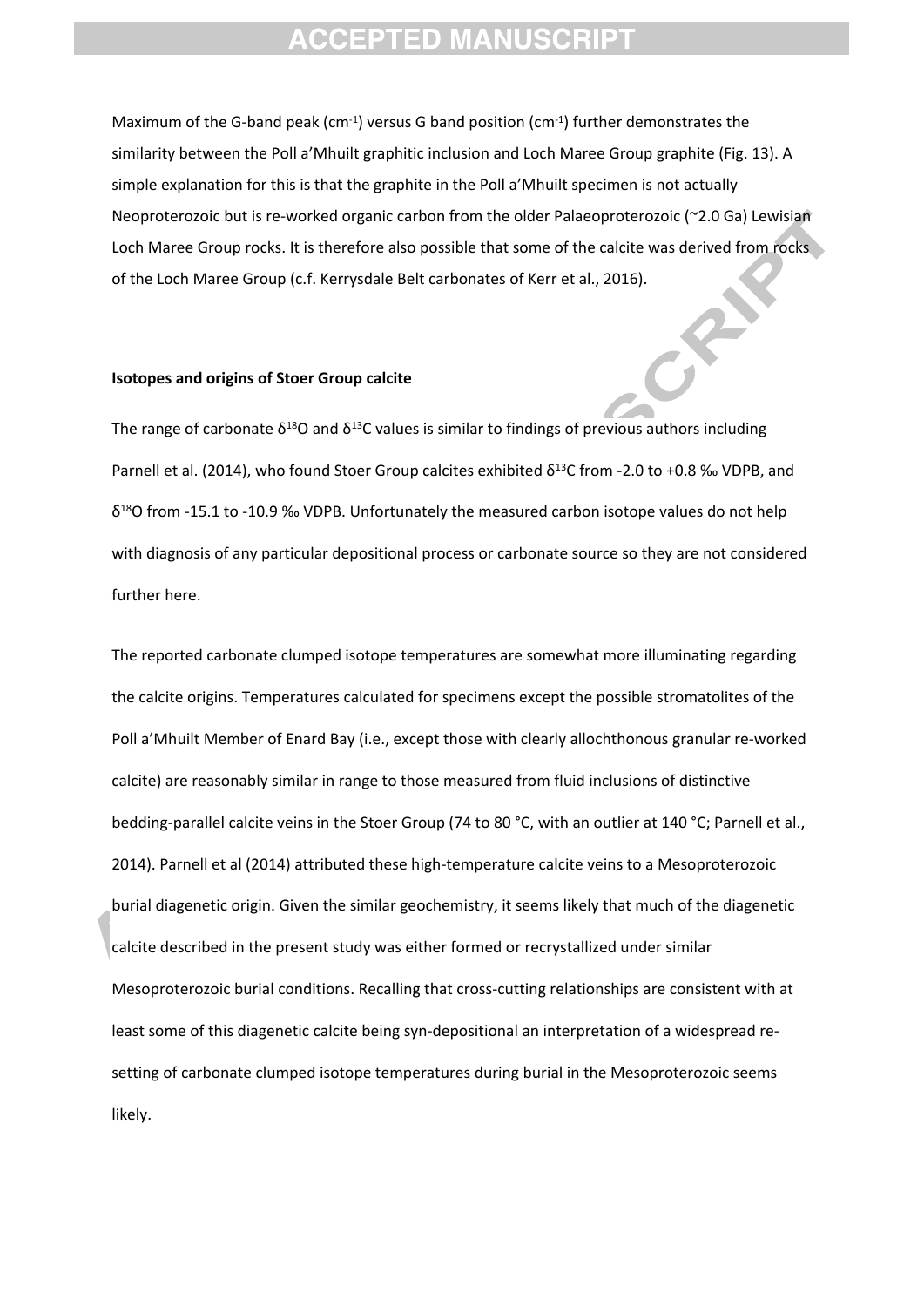It is alternatively conceivable that the c. 80 °C clumped isotope temperatures might have been recorded during prograde metamorphism of Lewisian rocks during the Neoproterozoic Knoydartian orogeny (Tanner and Evans, 2003). If fluid: rock ratios were very low then it is possible that the clumped isotope temperatures could have been re-set via grain boundary migration during thermally induced grain growth (cf. Covey-Crump and Rutter, 1989), but that the carbonate δ<sup>18</sup>O values were rock buffered so remained rather invariant. Thermally induced grain growth seems more likely to proceed as temperatures increase under prograde metamorphism. Counter to this, Parnell et al. (2014) noted that veins attributed to metamorphism in the Stoer Group are dominantly made of quartz and pumpellyite rather than calcite (Hay et al., 1988; Stewart, 2002), so perhaps unlikely to be the result of prograde metamorphism.

In either case (burial diagenesis or low-grade metamorphism) the c. -17 ‰  $\delta^{18}O$  carbonate values might be interpreted as derived from equilibration with a fluid  $\delta^{18}O$  close to +4 ‰ VSMOW at 160 °C (following, for example, relationships given in O'Neil et al., 1969), perhaps with some variable resetting during cooling if a retrograde process. If so, then the pattern of variable clumped isotopederived temperatures at near constant carbonate  $\delta^{18}$ O values must represent partial resetting during cooling under very low water to rock ratios. These isotope geochemical interpretations all obviously assume that the calcite precipitated in isotopic equilibrium with its parent fluid.

Returning to the samples from the Poll a'Mhuilt Member at Enard Bay, petrography shows that these clearly contain re-worked calcite grains (Figs. 7 and 9), so it seems logical that the generally higher temperatures measured (up to 160 °C) could have been imparted during an earlier phase of burial or metamorphism. This source could have been the Palaeoproterozoic Loch Maree Group, given the likely source of included organic carbon. It is arguable on the basis of the carbonate clumped isotopes (Fig. 11), coupled with the Raman spectra of associated organic matter (Fig. 13), that the calcite that forms many of the laminae in the possible stromatolites of the Poll a'Mhuilt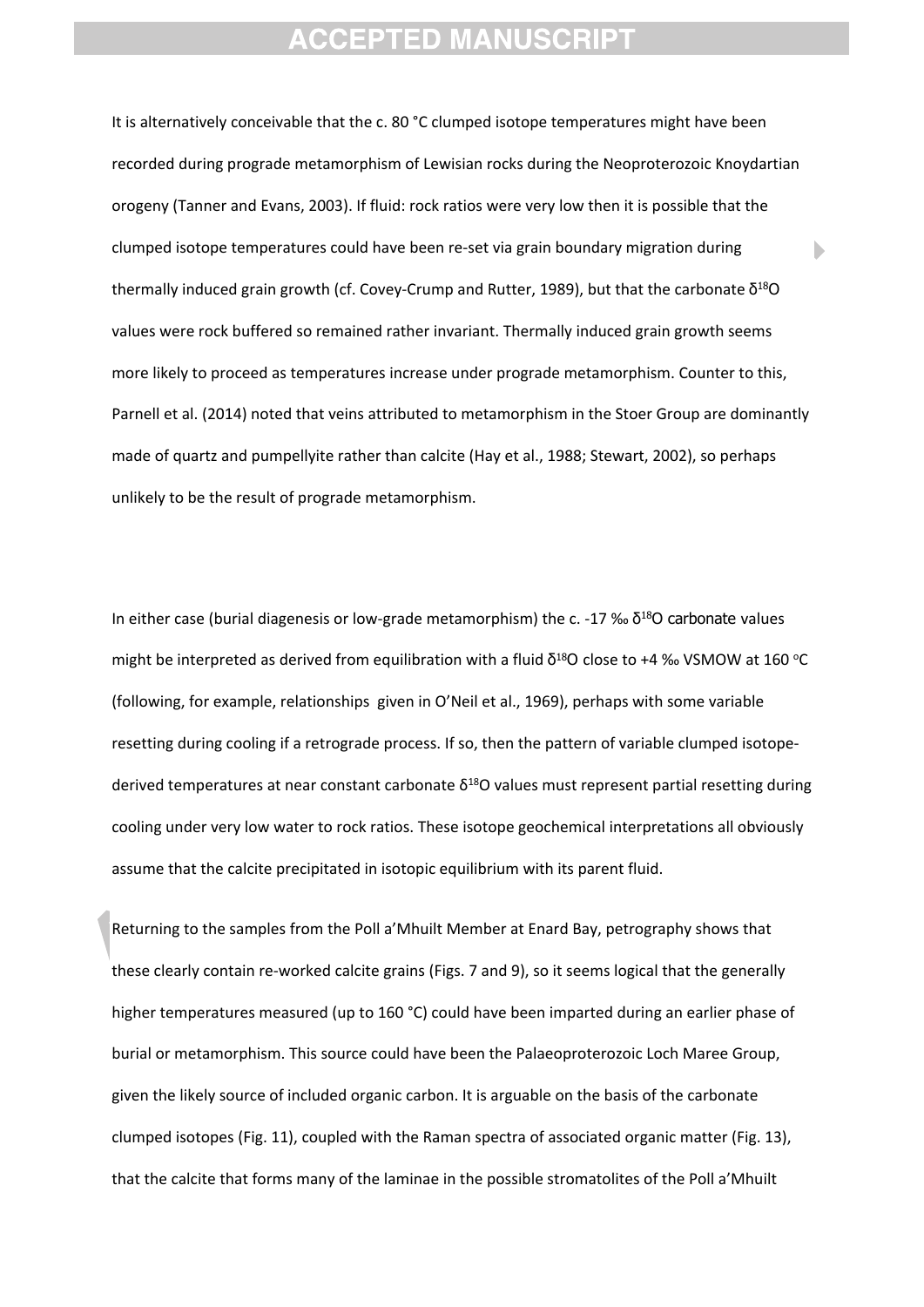Member at Enard Bay was not actually precipitated in the Stoer Lake. Rather, this clastic sediment was derived from erosion and re-working of underlying Palaeoproterozoic rock. No clear evidence for any biologically-influenced calcite was found in association with the possible Stoer Group stromatolites studied.

D

If the clastic limestone in the Poll a'Mhuilt Member at Enard Bay was derived from erosion and reworking of Palaeoproterozoic Lewisian carbonate rocks then this raises questions on the origin of the carbonate in the Poll a'Mhuilt Member at Bay of Stoer from which purported marine geochemical signals have been obtained (Stueeken et al., 2017). Further petrographic and geochemical investigation of the carbonate in that section may be warranted to verify its assumed autochthonous nature.

#### **Wider implications**

A clear outcome of this study was the lack of any unambiguous microfossils in the purported stromatolites. This is far from unusual, and others have found microfossils to be absent in purported stromatolites of, for example, the terrestrial Mesoproterozoic Copper Harbor Conglomerate (Michigan, USA; Wilmeth et al., 2014; Fedorchuk et al., 2016). However the fact that organic carbon microfossils have been recovered by others from shales of the Stoer Group (Downie, 1962; Cloud and Germs, 1971; Strother et al., 2011; Wacey et al., 2014; 2017) leads us to question whether domed and layered 'stromatolitic' sediments are forming a distraction in the hunt for ancient terrestrial microbial life. Sediment draped over boulders to form domes may be no more likely to contain fossil microbes than flat-lying lake-deposited muds that might be comparatively underexplored.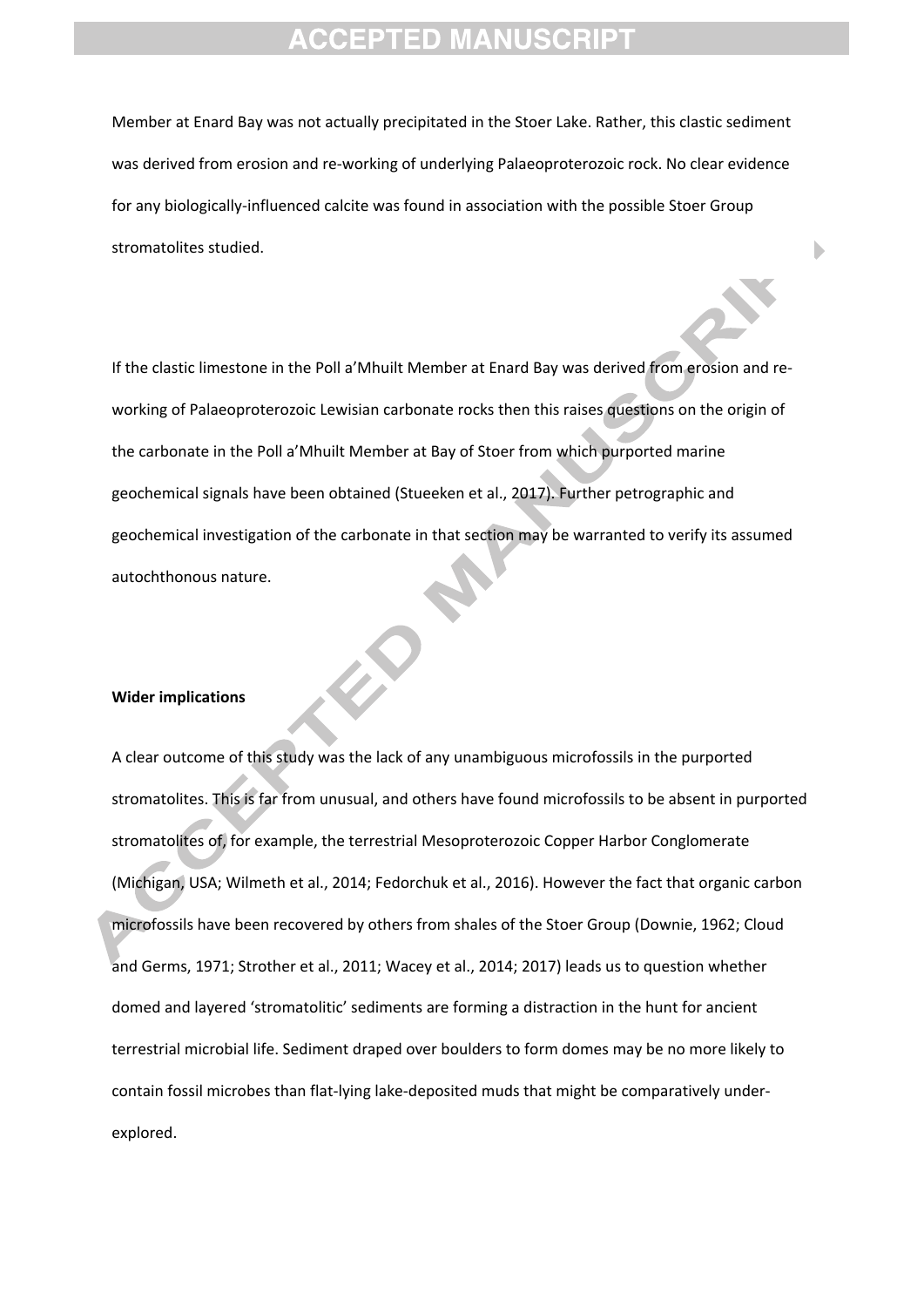The observation that many of the Stoer Group pseduostromatolitic structures demonstrably relate to fluid movements and soft-sediment deformation is intriguing. Many Proterozoic terrestrial environments will have been at least periodically saturated with water: a situation that only changed on the arrival of vascular plants in the Silurian to Devonian (Davies and Gibling, 2010; Owen and Santos, 2014). We can expect that Stoer Group-like pseudostromatolitic soft sediment deformation structures associated with de-watering are likely to be more abundant in Palaeoproterozoic to lower Palaeozoic successions than has been reported to date.

#### **Conclusion**

Close examination of the petrography of potential stromatolites from the Clachtoll Formation and Poll a' Mhuillt Member indicates that their geometries can all be explained by abiotic clastic sedimentary processes. Soft sediment deformation is a noted feature of the Stoer Group rocks, probably in part reflecting lack of vascular vegetation in a terrestrial environment, and can explain many of the parallel laminated or domal shapes seen in outcrop.

The carbonate examined seems to be part diagenetic cement, and part reworked clastic carbonate that might be from a Palaeoproterozoic source such as the ~2.0 Ga Loch Maree Group. Included organic carbon is rare in the examined specimens and the only example definitively encountered seems to have been derived from the Palaeoproterozoic Loch Maree Group. No unambiguous microfossils were found in any of the examined specimens.

Carbonate clumped isotope values, coupled with carbonate oxygen isotope values, indicate high calcite precipitation temperatures of up to c. 160 °C from fluids with  $\delta^{18}$ Ovsmow around +4 per mil. This is consistent with recrystallization of calcite during metamorphism, perhaps in part during the Lewisian (included re-worked clasts) and in part during the Neoproterozoic Knoydartian orogeny (much of the syn-depositional Stoer Group calcite).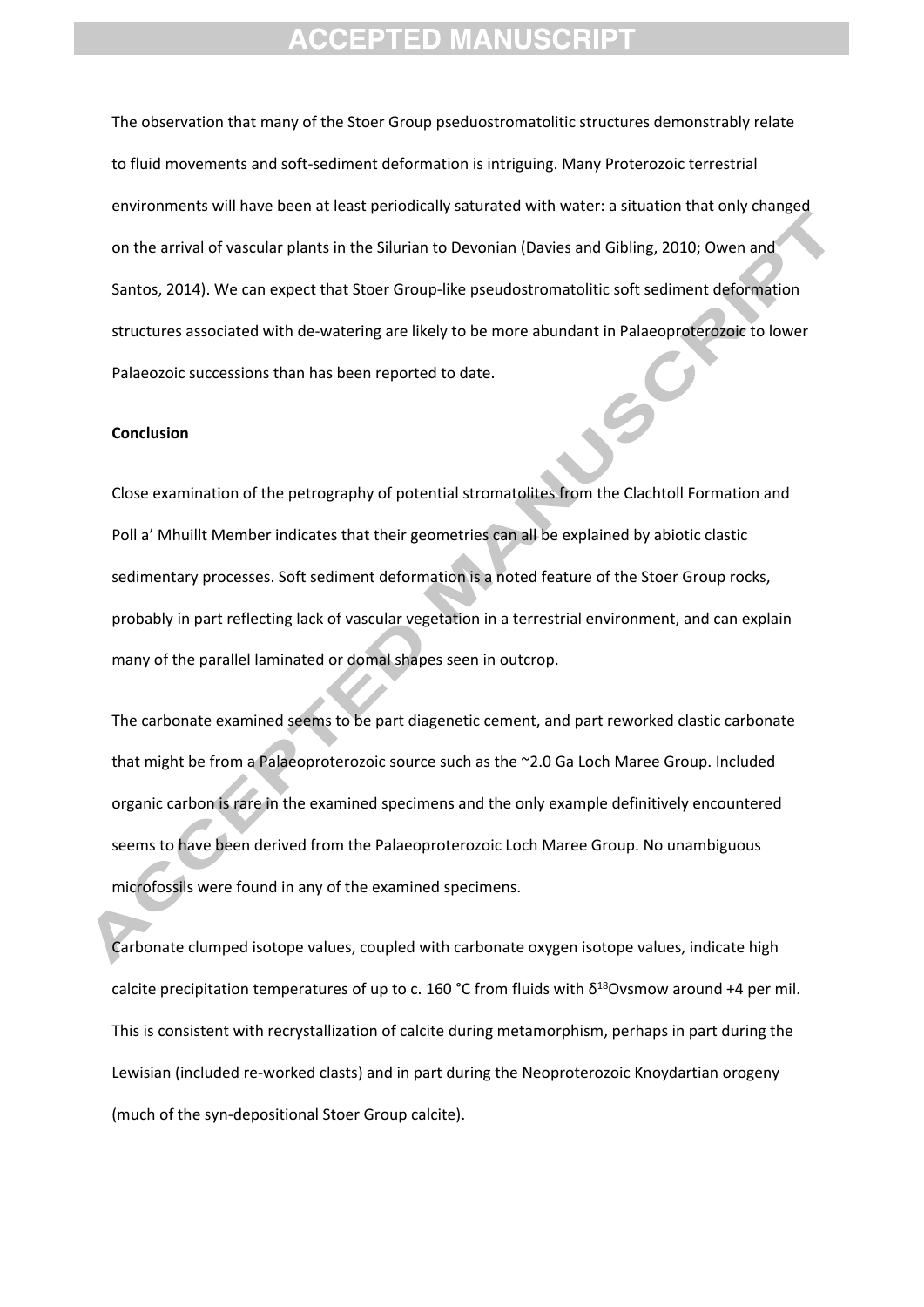In short, no unambiguously microbial stromatolites (i.e. stromatolites sensu Riding, 1999) are known

from Scotland's Torridonian rocks. Rather, the "possible stromatolite" specimens examined here are

better termed "probably not stromatolites".

### **Acknowledgements**

ATB acknowledges the hospitality of the North West Highlands Geopark in July 2017. DW acknowledges funding from the Australian Research Council via the Future Fellowship scheme (FT 140100321).

#### **References**

Amor, K., Hesselbo, S.P., Porcelli, D., Thackrey, S., Parnell, J., 2008. A Precambrian proximal ejecta blanket from Scotland. Geology 36 (4), 303-306.

Awramik, S.M., Buchheim, H.P., 2009. A giant, Late Archean lake system: The Meentheena Member (Tumbiana Formation; Fortescue Group), Western Australia. Precambrian Research 174 (3-4), 215-240.

Bolhar, R., Van Kranendonk, M.J., 2007. A non-marine depositional setting for the northern Fortescue Group, Pilbara Craton, inferred from trace element geochemistry of stromatolitic carbonates. Precambrian Research 155 (3-4), 229-250.

Brasier, A., Culwick, T., Battison, L., Callow, R., Brasier, M., 2017. Evaluating evidence from the Torridonian Supergroup (Scotland, UK) for eukaryotic life on land in the Proterozoic. Geological Society, London, Special Publications 448, SP448. 13.

Brasier, A., Rogerson, M., Mercedes-Martin, R., Vonhof, H., Reijmer, J., 2015. A Test of the Biogenicity Criteria Established for Microfossils and Stromatolites on Quaternary Tufa and Speleothem Materials Formed in the "Twilight Zone" at Caerwys, UK. Astrobiology 15 (10), 883- 900.

British Geological Survey, 2002, Point of Stoer. Scotland Sheet 107W, Solid and Drift Geology,1:50,000 (Keyworth, Nottingham: BritishGeologicalSurvey).

Burne, R.V., Moore, L.S., 1987. Microbialites: organosedimentary deposits of benthic microbial communities. Palaios, 241-254.

Cloud, P., Germs, A., 1971. New Pre-Paleozoic Nannofossils from Stoer Formation (Torridonian), Northwest Scotland. Geological Society of America Bulletin 82 (12), 3469-3474.

Covey-Crump, S.J., Rutter, E.H. 1989. Thermally-induced grain growth of calcite marbles on Naxos Island, Greece. Contributions to Mineralogy and Petrology 101 (1), 69-86.

Davies, N.S., Gibling, M.R., 2010. Cambrian to Devonian evolution of alluvial systems: The sedimentological impact of the earliest land plants. Earth-Science Reviews 98 (3-4), 171-200.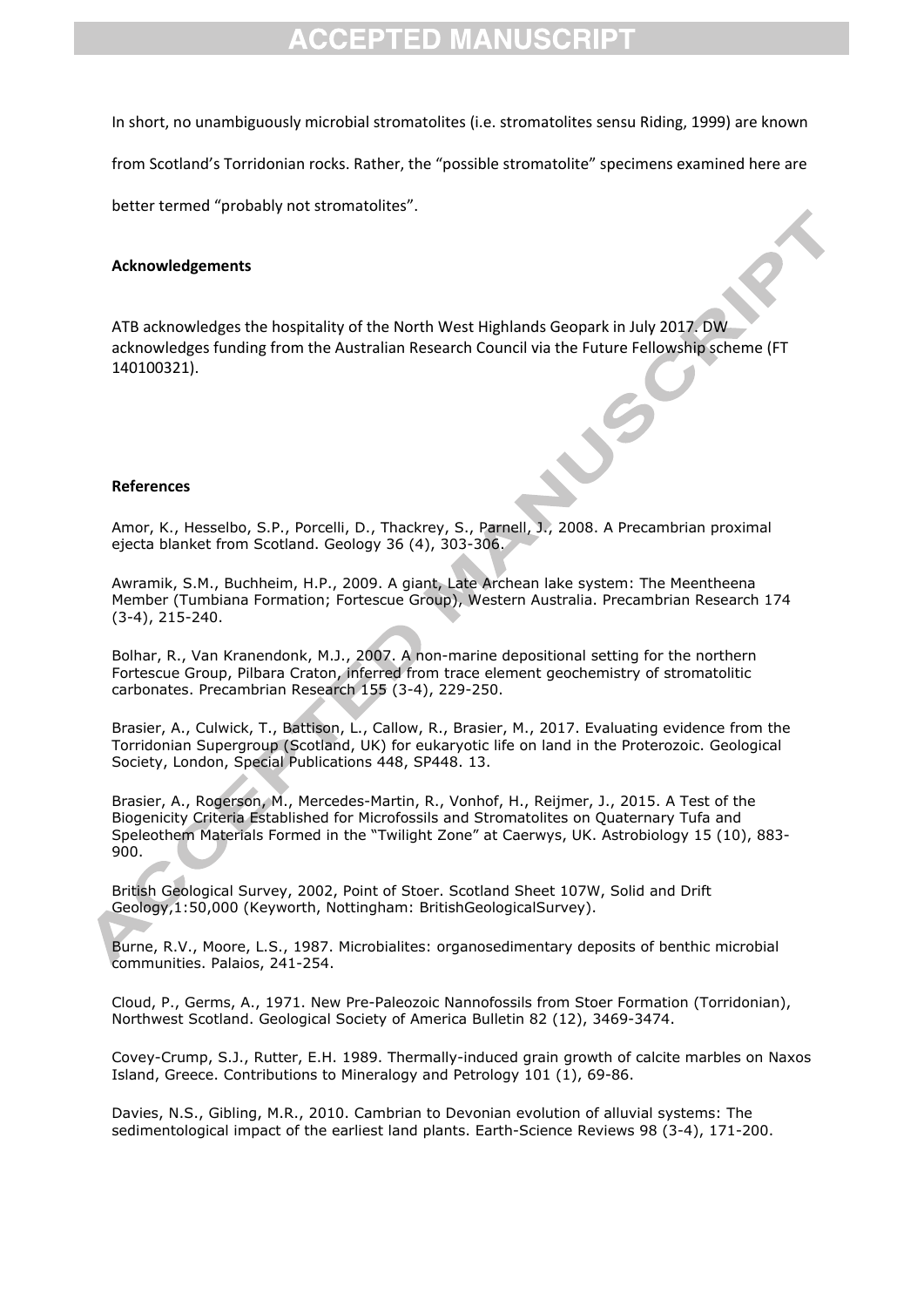Dennis, K.J., Affek, H.P., Passey, B.H., Schrag, D.P., Eiler, J.M., 2011. Defining an absolute reference frame for 'clumped' isotope studies of CO2. Geochim. Cosmochim. Acta 75 (22), 7117- 7131.

Dickson, J., 1965. A modified staining technique for carbonates in thin section.

Downie, C., 1962. So-called spores from the Torridonian. 1600, 127-128.

Fedorchuk, N.D., Dornbos, S.Q., Corsetti, F.A., Isbell, J.L., Petryshyn, V.A., Bowles, J.A., Wilmeth, D.T., 2016. Early non-marine life: evaluating the biogenicity of Mesoproterozoic fluvial-lacustrine stromatolites. Precambrian Res. 275, 105-118.

Grotzinger, J.P., Rothman, D.H., 1996. An abiotic model for stromatolite morphogenesis. Nature 383 (6599), 423.

Hay, S.J., Hall, J., Simmons, G., Russell, M.J., 1988. Sealed microcracks in the Lewisian of NW Scotland: a record of 2 billion years of fluid circulation. J. Geol. Soc. 145, 819e830.

Ielpi, A., Ventra, D., Ghinassi, M., 2016. Deeply channelled Precambrian rivers: Remote sensing and outcrop evidence from the 1.2 Ga Stoer Group of NW Scotland. Precambrian Res. 281, 291-311.

Kerr, G.B., Prave, A.R., Martin, A.P., Fallick, A.E., Brasier, A.T., Park, R.G., 2015. The Palaeoproterozoic global carbon cycle: insights from the Loch Maree Group, NW Scotland. Journal of the Geological Society , 2014-2042.

Kirk, R., 2017. Development of clumped isotope techniques and their application to palaeoclimate studies .

Krabbendam, M., 2011. Excursion 4: Stoer Group at Enard Bay. In: Kathryn M. Goodenough, Maarten Krabbendam (Ed.), A Geological Excursion Guide to the North-West Highlands of Scotland. Edinburgh Geological Society, Edinburgh, UK

Lebeau, L.E., Ielpi, A., 2017. Fluvial channel-belts, floodbasins, and aeolian ergs in the Precambrian Meall Dearg Formation (Torridonian of Scotland): Inferring climate regimes from prevegetation clastic rock records. Sediment. Geol. 357, 53-71.

O'Neil, J.R., Clayton, R.N., Mayeda, T.K. Oxygen isotope fractionation in divalent metal carbonates. The Journal of Chemical Physics 51, 5547, https://doi.org/10.1063/1.1671982

Muirhead, D.K., Parnell, J., Spinks, S., Bowden, S.A., 2017. Characterisation of Organic Matter in the Torridonian Using Raman Spectroscopy. In: Brasier, A.T., McLoughlin, N. and McIlroy, D. (Eds.), Earth System Evolution and Early Life: A Celebration of the Work of Martin Brasier. Geological Society of London.

Noffke, N., 2009. The criteria for the biogeneicity of microbially induced sedimentary structures (MISS) in Archean and younger, sandy deposits. Earth-Sci Rev 96 (3), 173-180.

Noffke, N., Gerdes, G., Klenke, T., Krumbein, W.E., 2001. Microbially induced sedimentary structures: a new category within the classification of primary sedimentary structures. Journal of Sedimentary Research 71 (5), 649-656.

Noffke, N., Gerdes, G., Klenke, T., Krumbein, W.E., 1996. Microbially induced sedimentary structures - examples from modern sediments of siliciclastic tidal flats. Zentralblatt fur Geologie und Palaontologie Teil 1 , 307-316.

Owen, G., 1995. Soft-sediment deformation in upper Proterozoic Torridonian sandstones (Applecross Formation) at Torridon, northwest Scotland. Journal of Sedimentary Research 65 (3).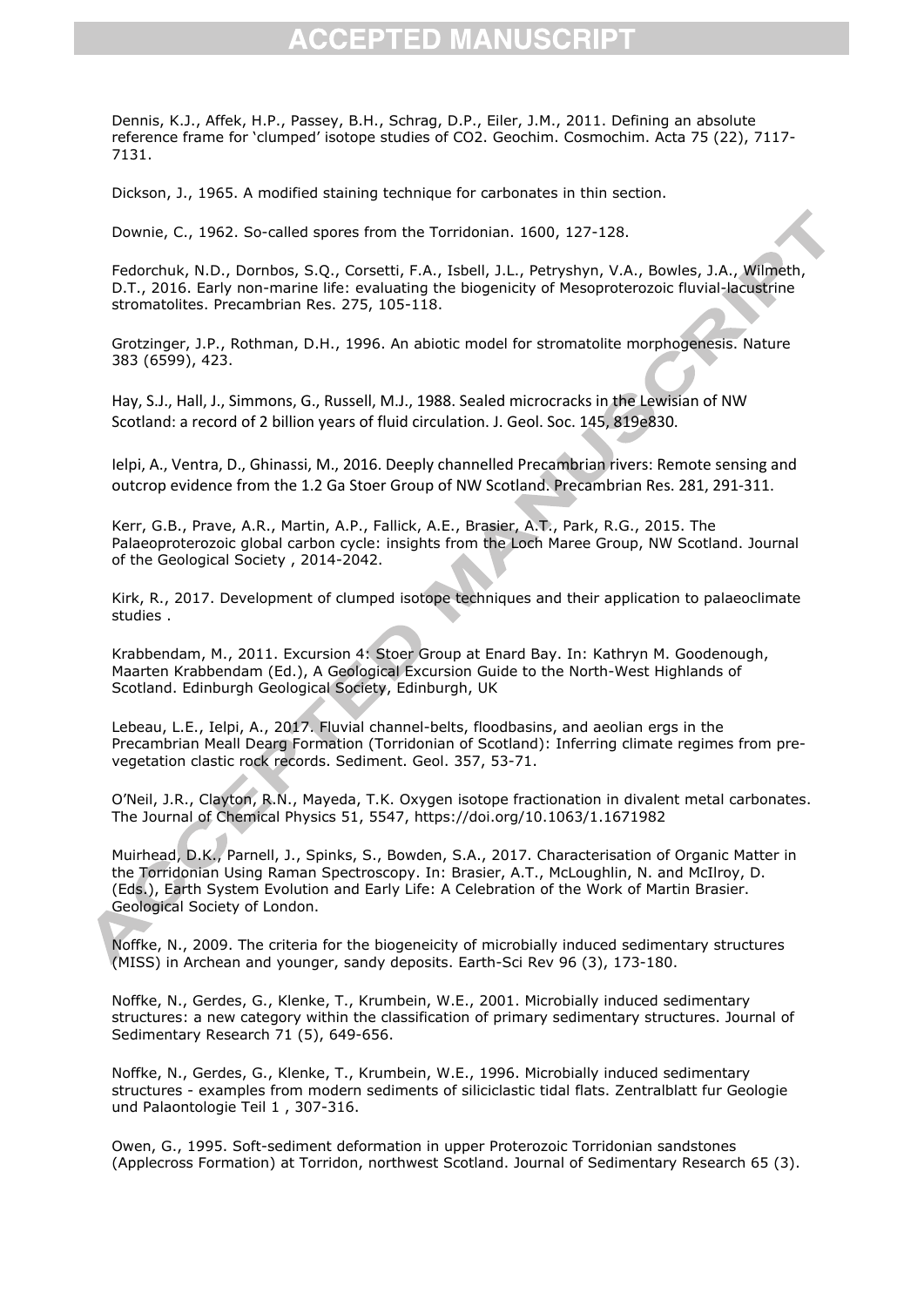Owen, G., Santos, M.G., 2014. Soft-sediment deformation in a pre-vegetation river system: the Neoproterozoic Torridonian of NW Scotland. Proceedings of the Geologists' Association 125 (5), 511-523.

Parnell, J., Blamey, N.J., Costanzo, A., Feely, M., Boyce, A.J., 2014. Preservation of Mesoproterozoic age deep burial fluid signatures, NW Scotland. Mar. Pet. Geol. 55, 275-281.

Parnell, J., Boyce, A.J., Mark, D., Bowden, S., Spinks, S., 2010. Early oxygenation of the terrestrial environment during the Mesoproterozoic. Nature 468 (7321), 290-293.

Parnell, J., Mark, D., Fallick, A.E., Boyce, A., Thackrey, S., 2011. The age of the Mesoproterozoic Stoer Group sedimentary and impact deposits, NW Scotland. Journal of the Geological Society 168 (2), 349-358.

Peach, B.N., Horne, J., Gunn, W., Clough, C.T., Teall, J.J.H., Hinxman, L.W., 1907. The Geological Structure of the North-West Highlands of Scotland. HM Stationery Office.

Petrizzo, D.A., Young, E.D., Runnegar, B.N., 2014. Implications of high-precision measurements of 13C–18O bond ordering in CO2 for thermometry in modern bivalved mollusc shells. Geochim. Cosmochim. Acta 142, 400-410.

Prave, A.R., 2002. Life on land in the Proterozoic: Evidence from the Torridonian rocks of northwest Scotland. Geology 40, 811-814.

Riding, R., 1999. The term stromatolite: towards an essential definition. Lethaia 32 (4), 321-330.

Semikhatov, M., Gebelein, C., Cloud, P., Awramik, S., Benmore, W., 1979. Stromatolite morphogenesis—progress and problems. Canadian Journal of Earth Sciences 16 (5), 992-1015.

Spinks, S.C., Parnell, J., Bowden, S.A., 2010. Reduction spots in the Mesoproterozoic age: implications for life in the early terrestrial record. International Journal of Astrobiology 9 (4), 209- 216.

Stewart, A., 2009. Torridonian Rocks of Great Britain. In: Mendum, J., Barber, A., Butler, R., Flinn, D., Goodenough, K., Krabbendam, M., Park, R. and Stewart, A. (Eds.), Lewisian, Torridonian and Moine Rocks of Scotland. Joint Nature Conservation Committee.

Stewart, A.D., 2002. The Later Proterozoic Torridonian Rocks of Scotland: Their Sedimentology, Geochemistry and Origin.

Strother, P.K., Wellman, C.H., 2016. Palaeoecology of a billion‐year‐old non‐marine cyanobacterium from the Torridon Group and Nonesuch Formation. Palaeontology 59 (1), 89-108.

Strother, P.K., Battison, L., Brasier, M.D., Wellman, C.H., 2011. Earth's earliest non-marine eukaryotes. Nature 473 (7348), 505-509.

Stueeken, E.E., Bellefroid, E., Prave, A.R., Asael, D., Planavsky, N., Lyons, T., 2017. Not so nonmarine? Revisiting the Stoer Group and the Mesoproterozoic biosphere. Geochemical Perspectives Letters .

Tanner, P., Evans, J., 2003. Late Precambrian U–Pb titanite age for peak regional metamorphism and deformation (Knoydartian orogeny) in the western Moine, Scotland. Journal of the Geological Society 160 (4), 555-564.

Upfold, R.L., 1984. Tufted microbial (cyanobacterial) mats from the Proterozoic Stoer Group, Scotland. Geological Magazine 121 (04), 351-355.

Wacey, D., Brasier, M., Parnell, J., Culwick, T., Bowden, S., Spinks, S., Boyce, A.J., Davidheiser-Kroll, B., Jeon, H., Saunders, M., 2017. Contrasting microfossil preservation and lake chemistries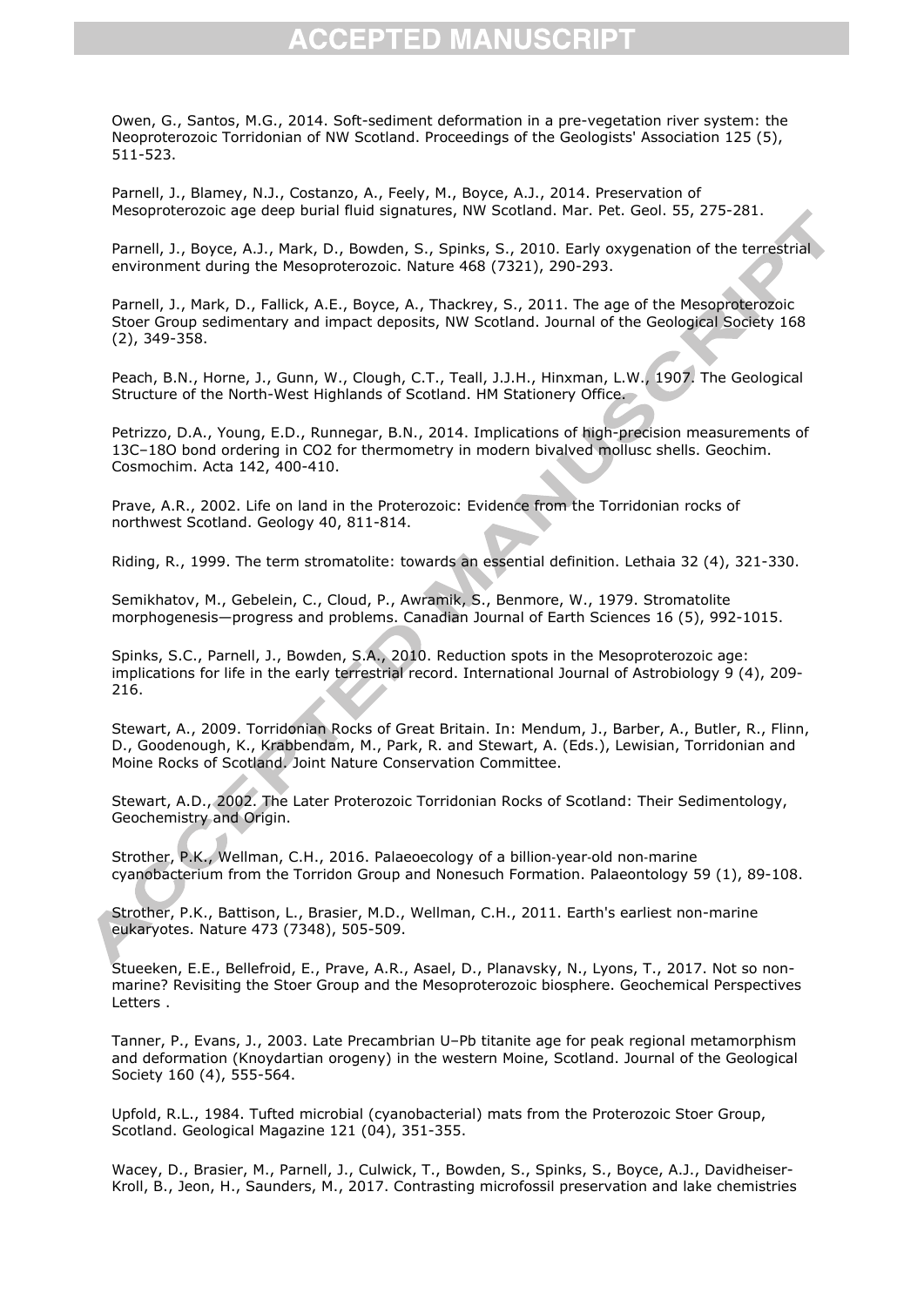within the 1200–1000 Ma Torridonian Supergroup of NW Scotland. Geological Society, London, Special Publications 448, SP448. 6.

Wacey, D., Saunders, M., Roberts, M., Menon, S., Green, L., Kong, C., Culwick, T., Strother, P., Brasier, M.D., 2014. Enhanced cellular preservation by clay minerals in 1 billion-year-old lakes. Scientific reports 4.

Wacker, U., Fiebig, J., Tödter, J., Schöne, B.R., Bahr, A., Friedrich, O., Tütken, T., Gischler, E., Joachimski, M.M., 2014. Empirical calibration of the clumped isotope paleothermometer using calcites of various origins. Geochim. Cosmochim. Acta 141, 127-144.

Wilmeth, D., Corsetti, F., Beukes, N., Awramik, S., Petryshyn, V., Spear, J., Celestian, A., 2019. Neoarchean (2.7 Ga) lacustrine stromatolite deposits in the Hartbeesfontein Basin, Ventersdorp Supergroup, South Africa: Implications for oxygen oases. Precambrian Res. 320, 291-302.

Wilmeth, D.T., Dornbos, S.Q., Isbell, J.L., Czaja, A.D., 2014. Putative domal microbial structures in fluvial siliciclastic facies of the M esoproterozoic (1.09 G a) C opper H arbor C onglomerate, U pper P eninsula of M ichigan, USA. Geobiology 12 (1), 99-108.

**Figure captions**

Fig. 1: Map of Stoer Group localities in northwest Scotland. Top right: map of the northern UK showing the study area (black rectangle). Top left: geological map of the northwest highlands modified from Stewart (2002). Bay of Stoer, Clachtoll, Enard Bay and Rubha Reidh are arrowed. Lower left: geological map of Bay of Stoer and Clachtoll, modified from British Geological Survey (2002). Locations of putative stromatolites are arrowed. Lower right: geological map of Enard Bay, showing the location of the putative stromatolites (arrowed).

Fig. 2: Field images of Clachtoll Formation rocks as seen at Clachtoll. A) View of the bay, showing rocks cropping out. B) Clasts of Palaeoproterozoic Lewisian Gneiss in conglomerates from near the base of the Clachtoll Formation. C) Cliff section on the north side of the bay. White box is the area shown in D. D) Red-brown mudstones and sandstones, with white arrow pointing to a horizon of crinkled carbonate-siliciclastic lamination of the type that appears possibly stromatolitic in outcrop. E) A close-up of such wrinkled lamination (arrowed) from the same level as shown in D.

Fig. 3: Laminated siliciclastic sediments from Clachtoll Formation at Clachtoll. A, plan view of a specimen eroded into a dome shape, making lighter coloured sandy and calcitic sub-horizontal laminae appear as concentric rings. Such patterns are common in the Clachtoll Formation . B, plan view image of a rippled sandstone from Clachtoll. Ripple crests run left to right and include coarser sand within them. C, cross-section through the specimen shown in B. On the left hand side a patch of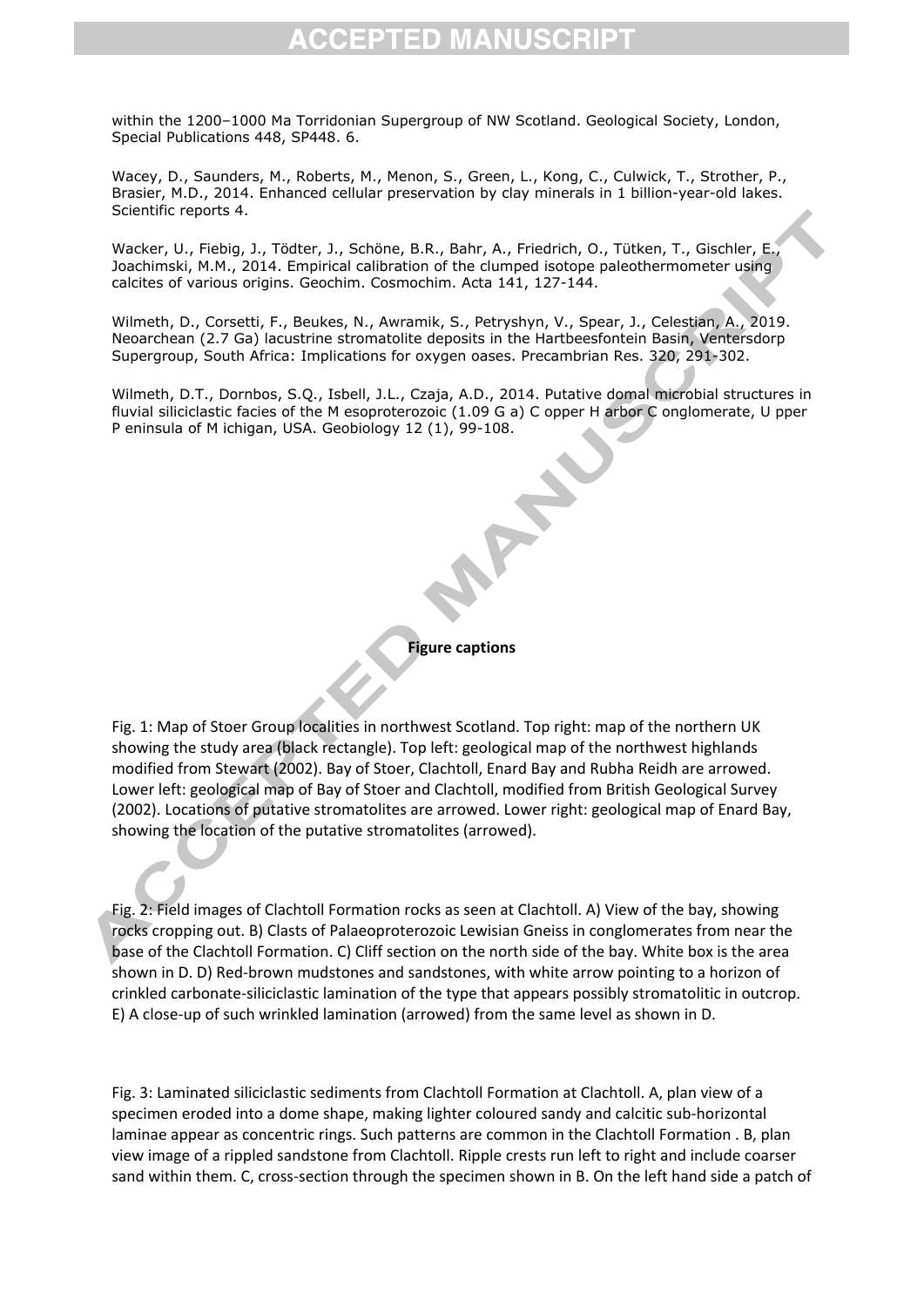coarse grained sand has risen from below to disrupt laminae, emerging at the ripple crest. Note that an otherwise continuous light-coloured calcite-cemented band near the base of the specimen was cut through by the injection of coarse sand.

Fig. 4. Cross-section through a polished specimen exhibiting domed and wrinkled lamination from the Clachtoll Formation at Clachtoll. A shows the whole specimen, and B is a close-up of the same specimen. On the left and right are white-coloured patches of diagenetic calcite cement. The remainder of the specimen lacks carbonate. The lamination is composed of red to grey coloured millimetre-thick layers of sand and silt. Coarse sand evidently rose up from the base of the specimen towards a peak in the wrinkled lamination, suggesting a causal link between the movement of the sand and the origin of the doming and wrinkling of the overlying laminae.

Fig. 5: Clachtoll flat-laminated sediments as seen in hand-specimen (A) and under the electron microscope (B-F). B: a calcite lamina (top, light grey) as seen in backscatter, with silicate laminae appearing darker in tone. C: cathodoluminescence (CL) image of the carbonate band shown in B (scale bar is 100 microns). D: Energy Dispersive X-ray (EDS) element map showing Ca (calcite, blue), Na, Al, Si areas (feldspars and aluminosilicates, blue-green), SiO phases (quartz, green) and Mg, Fe silicates (micas, pink). E: higher magnification CL image of the calcite-rich area, showing grain textures, with grains being predominantly euhedral to subhedral calcite crystals. F: EDS map of the same area as seen in E, showing that the dark patches in E are silicates, and luminescing areas are consistent with calcite.

Fig. 6: Poll a' Mhuilt member at Enard Bay. A) Palaeo-land surface of Lewisian gneiss that had been weathered into boulders and cobbles that were later draped over by the Poll a Mhuilt Member possible stromatolites (arrowed) B) Possible stromatolites draping the surface (arrowed), C) Possible stromatolites in cross-section are comprised of calcite (grey) and siliciclastic (red) laminae, D) a side view showing the layer of possible stromatolitic sediment (short arrow) draping over the Palaeoproterozoic gneiss boulders and cobbles (long arrow).

Fig. 7: optical petrography of possible stromatolite material from the Poll a'Mhuilt Member at Enard Bay. A) stereomicroscope image of a cut hand-specimen, showing a gneiss clast (top left) encapsulated in laminae of calcite (grey) and siliciclastic sediment (red). B) Thin-section of possible stromatolite, showing clasts of calcite with some smaller clasts of feldspar and quartz within a dark coloured matrix of siltstone. C) and D) are similar to B. Note that D shows some included orange 'blobs' in the calcite that proved to be silicate minerals rather than microfossils.

Fig. 8: cold cathode cathodoluminescence (CL) of possible stromatolite material from the Poll a'Mhuilt Member at Enard Bay. A) plane polarised light, and B) CL image of the same area. Micrite is orange-red luminescent, vein calcite (arrowed, V) is bright orange luminescent, and some patches of spar (Sp) are non-luminescent.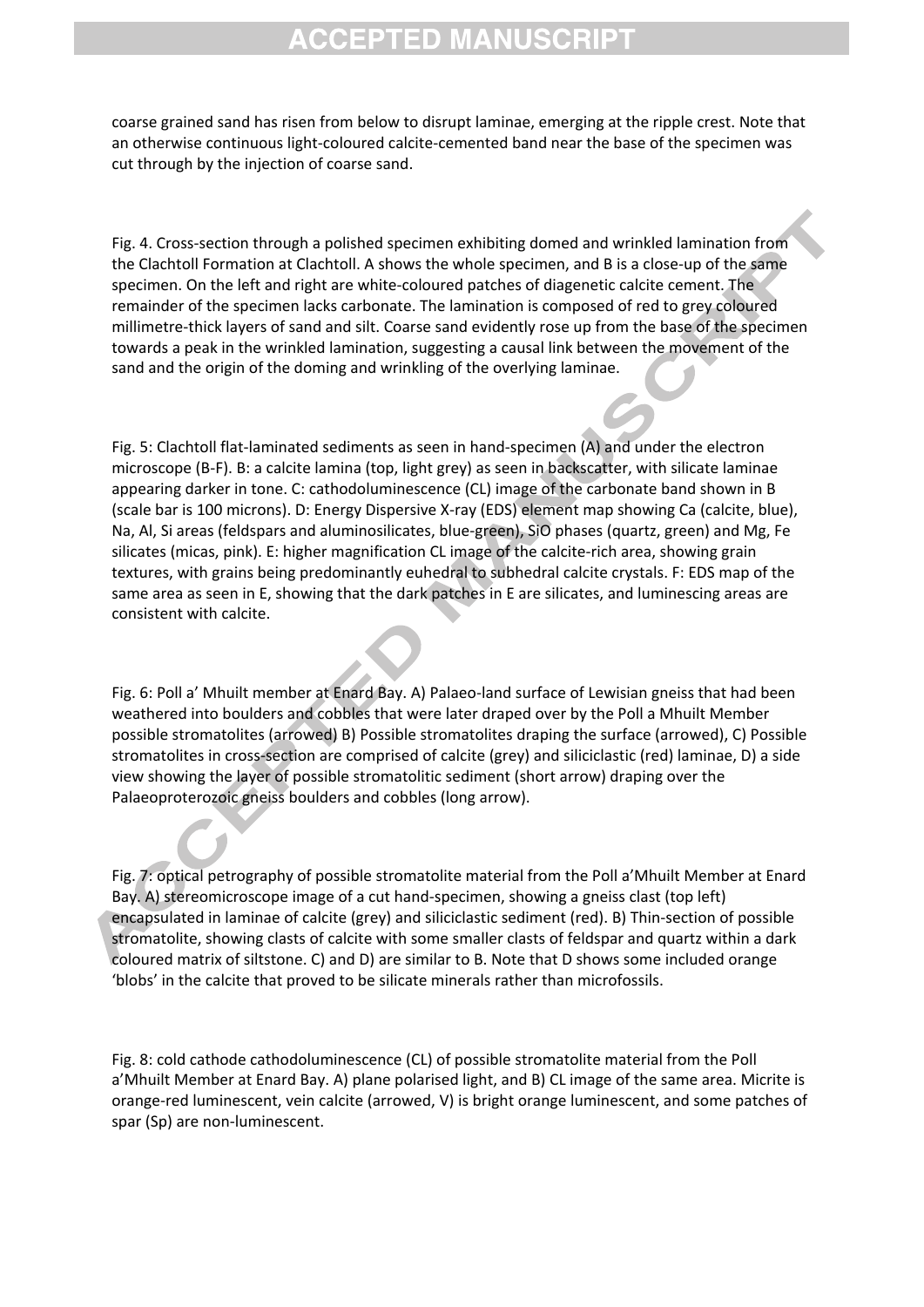Fig. 9: Scanning Electron Microscope CL (top left and lower left) and EDS (top right and lower right) images of stromatolite material from the Poll a'Mhuilt Member at Enard Bay. Top left and top right show the same area. Lower right is at lower magnification giving context (white box shows are shown in top images). Lower left is a close-up of the area within the black box in the top left image. The CL images show composite grains of calcite (Ca-rich areas, blue in EDS images) with patches of Fe-Mg rich aluminosilicates (pink in EDS images) between the component sub-grains. Between the composite grains are further aluminosilicates, Na-rich feldspars (light blue in EDS images) and quartz (green in EDS images).

Fig. 10: Carbon (δ<sup>13</sup>C vs VPDB) and oxygen (δ<sup>18</sup>O vs VPDB) stable isotopes of Stoer Group carbonates. Data plotted are those given in Table 1.

Fig. 11: Clumped isotope palaeothermometry of examined carbonate minerals. Calculated temperatures (T ( $\Delta_{47}$ ) in °C on the Y axis, and  $\delta^{18}O_{\text{water}}$  (VSMOW) on the X axis. Calculated fluid compositions are those that would be in isotopic equilibrium with calcite at the notional temperature. Enard Bay Poll a'Mhulit member "stromatolitic" carbonates are plotted in green on the diagram. The red data set is from Bay of Stoer. The bulk of the Bay of Stoer data come from two thin limestone bands close to the top of the red shales of the Poll a' Muilt group, with some data from the 'tufted stromatolites' described by Upfold (1984).

Fig. 12: Representative stacked first order Raman scans for Loch Maree Group (LMG) graphite (modified after Muirhead *et al,* 2016) and the detrital LMG graphite within the Stoer Group (Stoer LMG).

Fig. 13: Raman cross-plot of FWHM-G (cm<sup>-1</sup>) and G band position ( $W_G$ , cm<sup>-1</sup>) for the Loch Maree Group (LMG) graphite (modified after Muirhead *et al,* 2016) and the detrital graphite within the Stoer Group (Poll a' Mhuilt Member, Enard Bay). Stoer Group Clashmore plot adapted from Muirhead *et al,* 2016.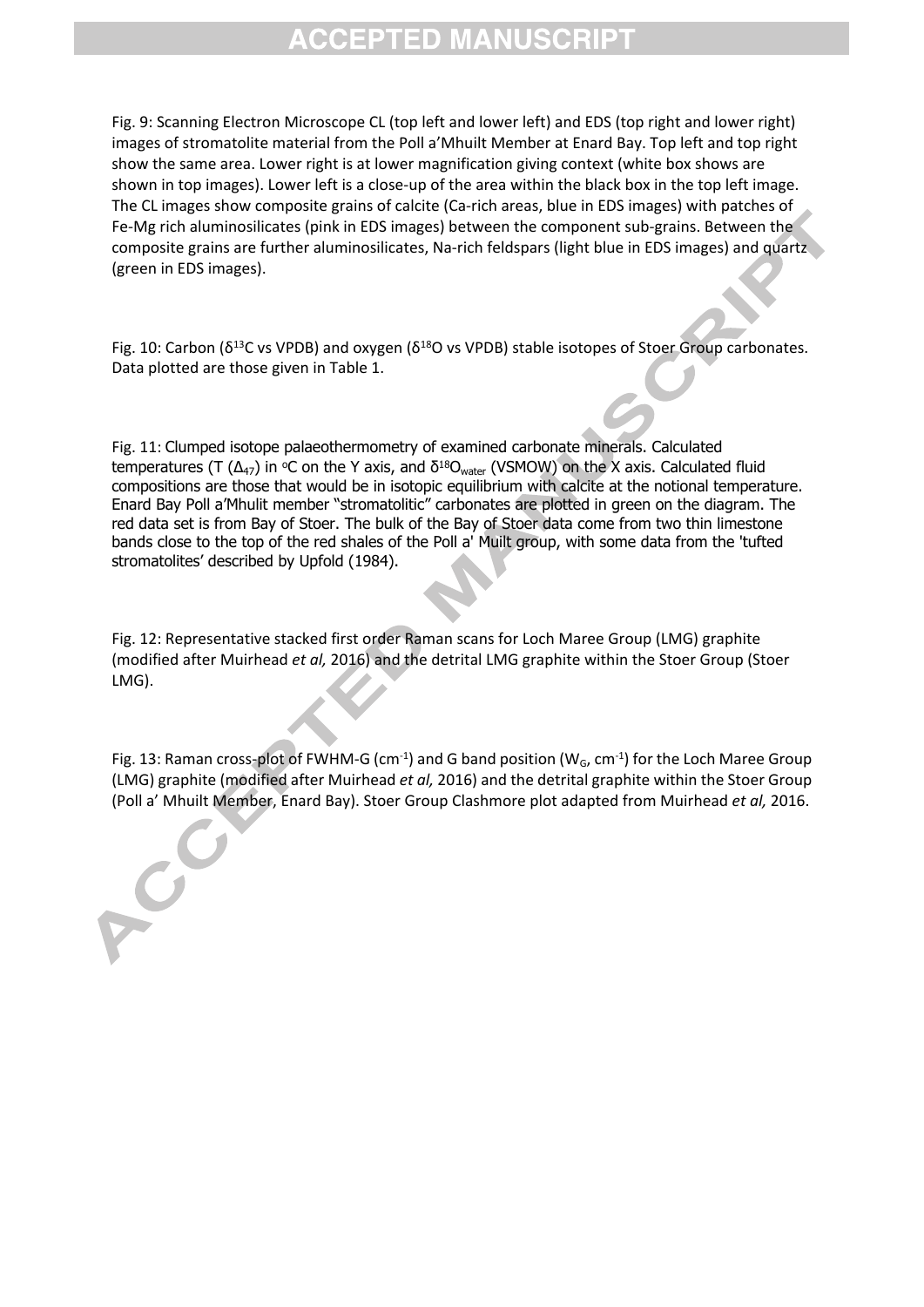